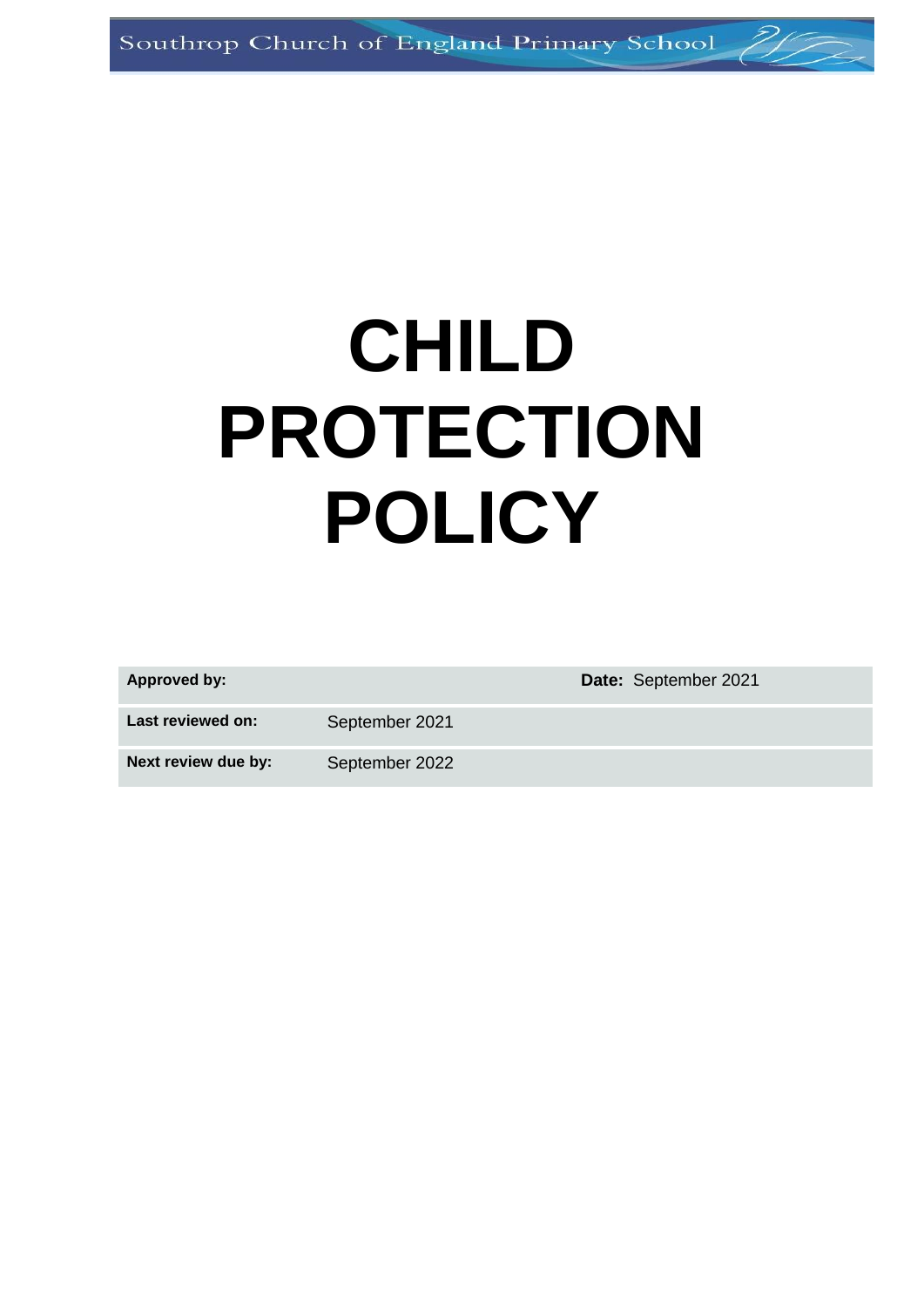**Designated Safeguarding Lead: Megan Davies 07970581046 Deputy DSL: Julia McLellan** 

**Child Protection Governor: Rod Jones 07760 548 880**

**Designated Deputy Safeguarding Lead: Taryn Hancock Head teacher Hatherop C of E Primary School ( Reciprocal arrangement 01285 750318**

**If anyone thinks a child or a young person is at immediate risk of significant harm they should contact the MASH on 01452 426565 or in an emergency always call 999. In the case of needing medical help dial 111**

# **1.0 Introduction**

- 1.1 Southrop C of E Primary School fully recognises our moral and staturory responsibilities, under section 175 of the Education Act 2002, to safeguard and promote the welfare of children; and to work together with other agencies to ensure there are adequate arrangements within our school to identify, assess and support those children who may be suffering harm.
- 1.2 Safeguarding is what we do for all children. Child Protection is what we do for children who have been harmed or are at significant risk of being harmed. This is a Child Protection Policy. Please refer to our Safeguarding Policy for additional guidance on safeguarding
- 1.2 Our policy applies to all staff, governors and volunteers working in the school. There are six main elements to our policy:
	- Ensuring we practise safe recruitment in line with Government guidance by using at least one NCSL accredited recruiter on all interview panels and by checking the suitability of staff and volunteers to work with children and ensuring any unsuitable behaviour is reported and managed using the Allegations Management procedures. The checks will include, but are not restricted to, verification of their identity and qualifications, prohibition checks (via Teaching Regulation Agency) and a satisfactory DBS check. Information will be recorded on the schools Single Central record and within individual staff files.
	- Raising awareness of child protection issues and equipping children with the skills needed to keep them safe.
	- Developing and then implementing procedures for identifying and reporting cases, or suspected cases, of abuse by logging welfare concerns and referring to the GCC Children and Families Front Door including notifying of private fostering arrangements and the intention to home school. We also recognise the importance of considering wider environmental factors in child's life that may be a threat to their safety and/or welfare. This includes consideration of whether children are at risk of abuse or exploitation from situations outside their families. Children can be vulnerable to a variety of extra familial harms.
	- Supporting pupils who have been abused in accordance with his/her agreed child protection plan.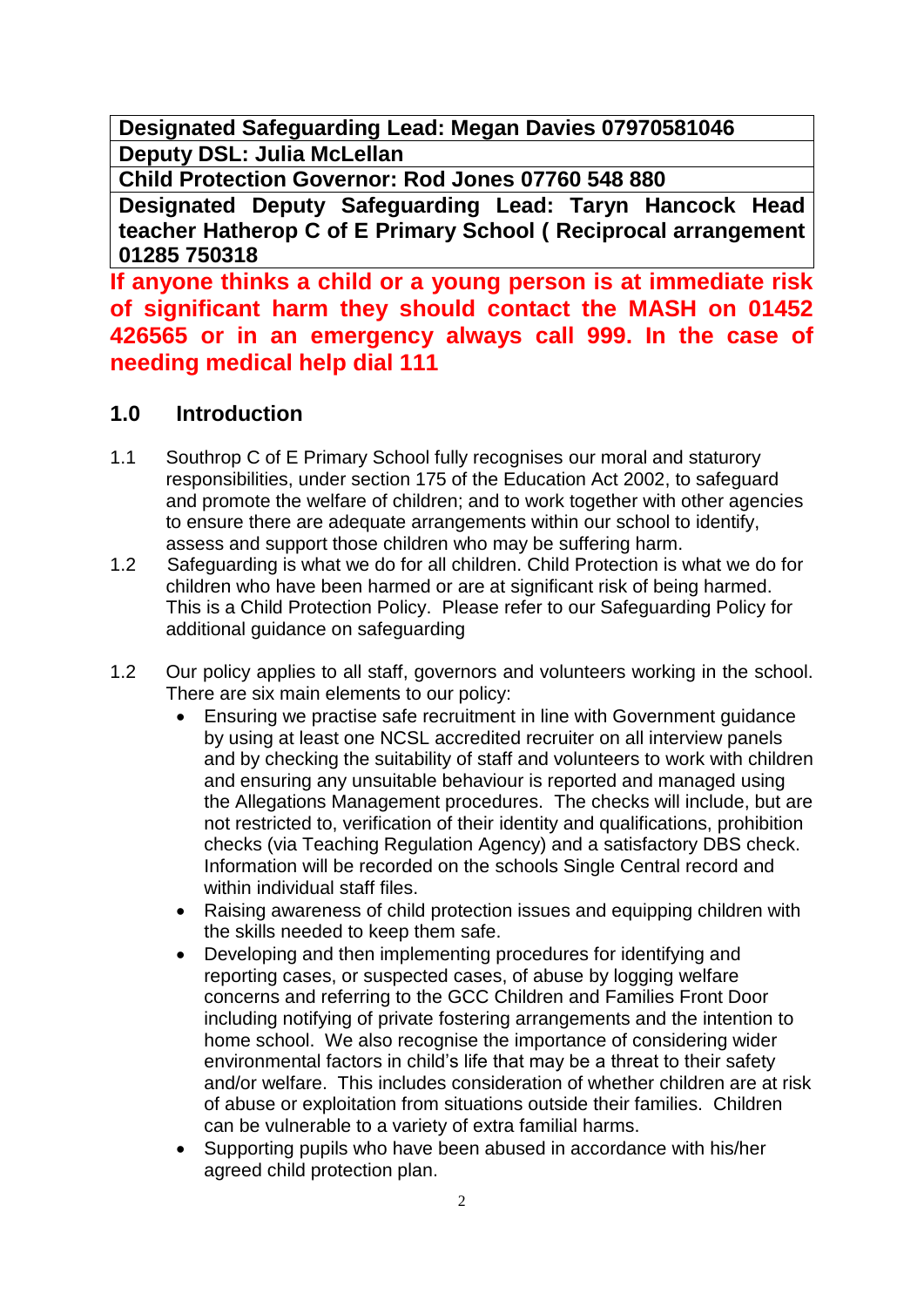- Establishing a safe environment in which children can learn and develop.
- All members of staff and Governors aware of their duties as set out in "Keeping Children Safe in Education." Including declaring that they have read and understood Part 1 of that document.
- 1.3 All children deserve the opportunity to achieve their full potential. They should be enabled to:
	- Be as physically and mentally healthy as possible
	- Gain the maximum benefit possible from good quality educational opportunities
	- Live in a safe environment and be protected from harm; experience emotional well-being
	- Feel loved and valued, and be supported by a network of reliable and affectionate relationships.
	- Become competent in looking after themselves, and develop a secure sense of identity including cultural and racial identity
	- Develop good inter-personal skills and confidence in social situations
- 1.4 This policy will give guidance to teachers and other professionals when they find children in their classes whose progress and development suddenly changes, or whose behaviour becomes disturbed or uncharacteristic and who may, therefore, possibly be suffering abuse.
- 1.6 This policy is used in conjunction with the Gloucestershire Safeguarding Children Board Safeguarding Children Handbook. https://www.gscb.org.uk/media/19429/dsl-handbook-version-live10-dec-17.pdf
- 1.7 We recognise that because of the day to day contact with children, school staff are well placed to observe the outward signs of abuse. The school will therefore:
	- Establish and maintain an environment where children feel secure, are encouraged to talk, and are listened to.
	- Ensure children know that there are adults in the school whom they can approach if they are worried.
	- Include opportunities in the PSHE and Computing curriculum (SCARF) for children to develop the skills they need to recognise and stay safe from abuse.
- 1.8 We will follow the procedures set out by the Gloucestershire Safeguarding Children Board and take account of guidance issued by the Department for Children, Schools and Families to:
	- Ensure we have a designated senior person for safeguarding (child protection) who has received appropriate training and support for this role.
	- Ensure we have a deputy designated senior person for safeguarding (children protection) who has received appropriate training and support for this role.
	- Ensure we have a nominated governor responsible for child protection who has received appropriate training.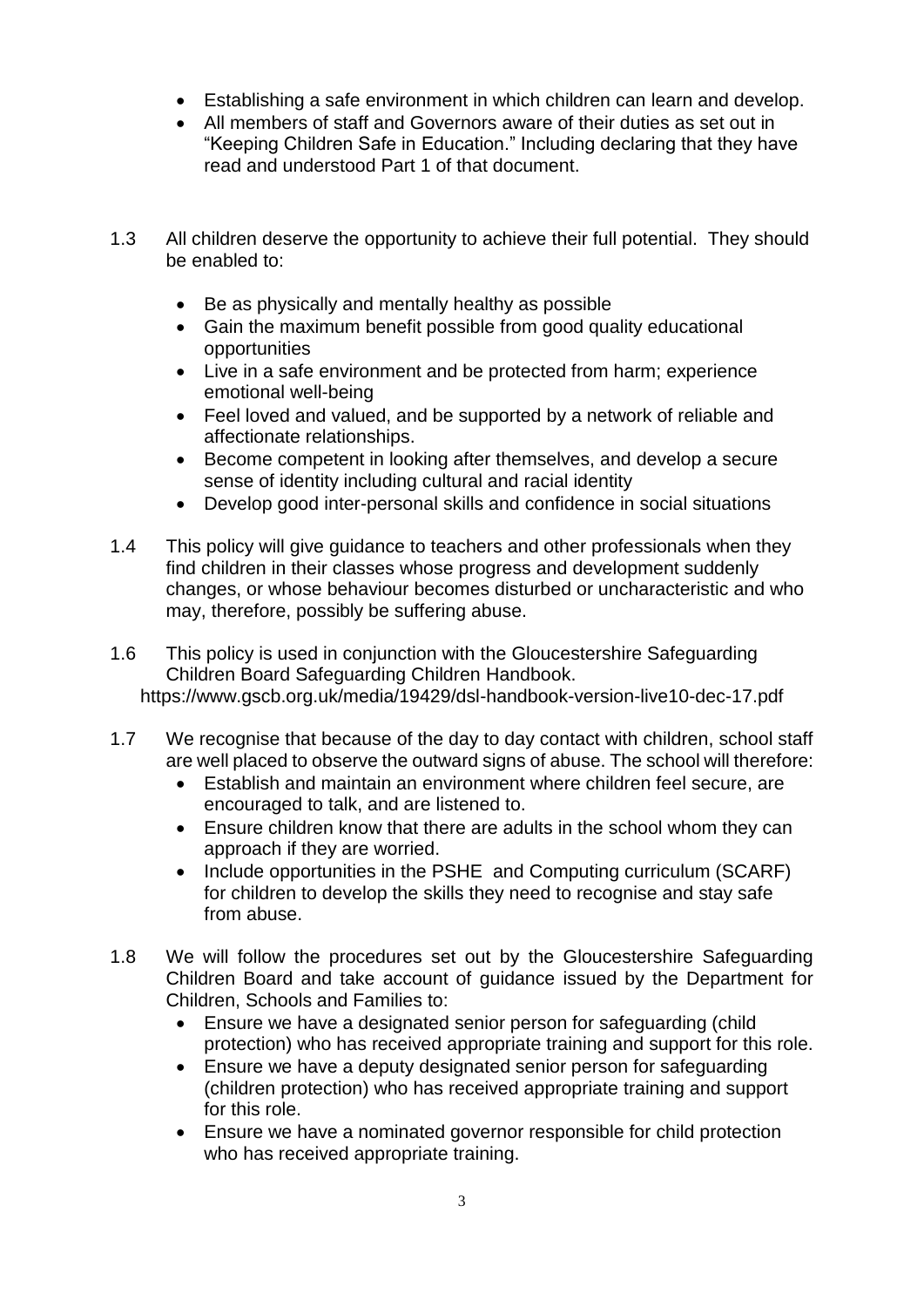- Ensure every member of staff (including temporary and supply staff and volunteers) and governing body knows the name of the designated senior person responsible for child protection and their role.
- Ensure all staff and volunteers understand their responsibilities in being alert to the signs of abuse and responsibility for referring any concerns to the designated senior person responsible for child protection.
- Ensure that parents have an understanding of the responsibility placed on the school and staff for child protection by setting out its obligations on the school website.
- Notify the relevant social worker if there is an unexplained absence of more than two days of a pupil who has a Child protection Plan (previously known as being on the child protection register.)
- Develop effective links with relevant agencies and co-operate as required with their enquiries regarding child protection matters including attendance at child protection conferences and core groups.
- Keep online records of concerns about children, even where there is no need to refer the matter immediately, using My Concern.
- Ensure all online recordsare kept securely and encrypted..
- Develop and then follow procedures where an allegation is made against a member of staff or volunteer including supply or agency workers, contractors or governors.
- Ensure safe recruitment practices are always followed.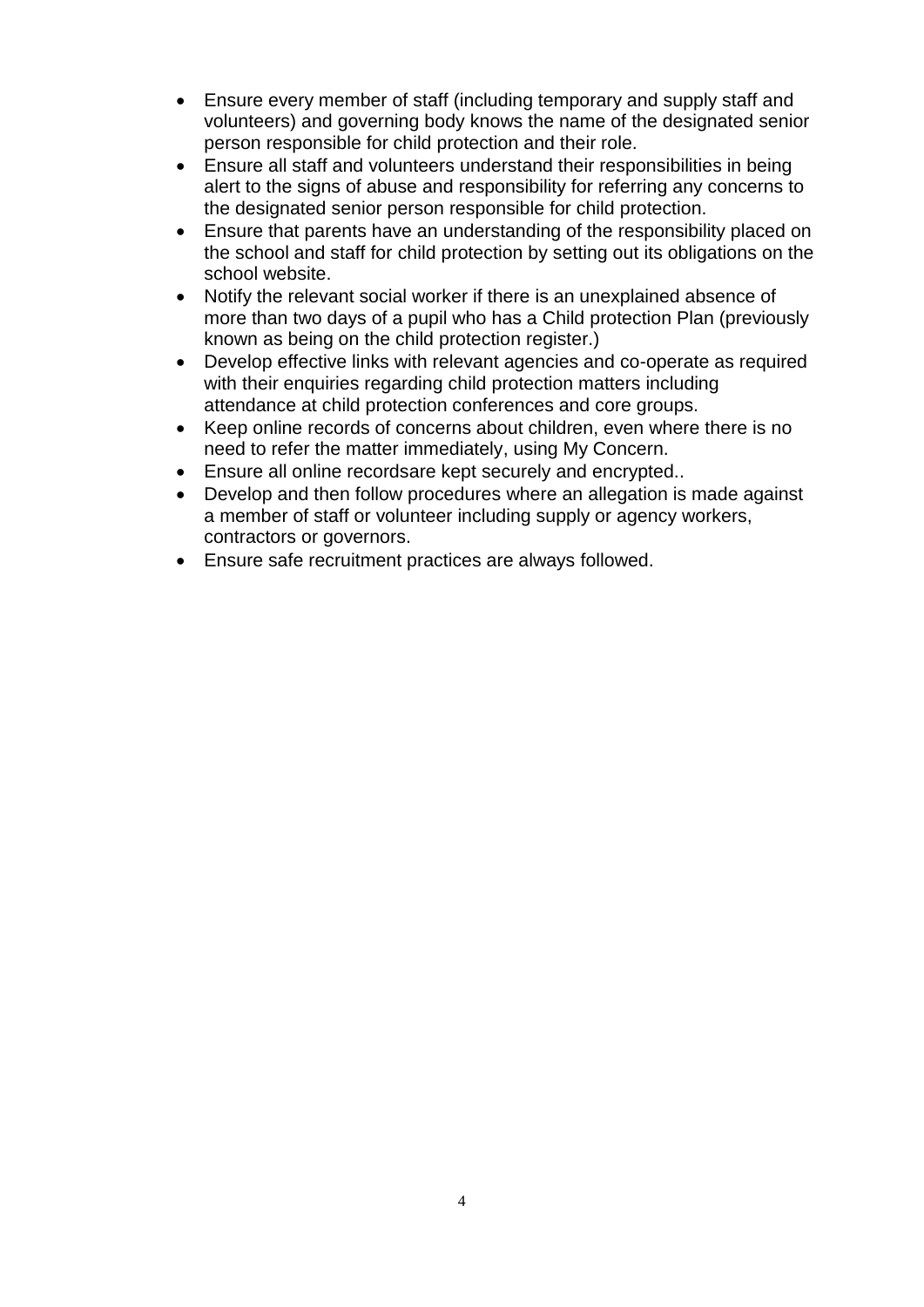# **2.0 Why do we safeguard and protect all our children ?**

- 2.1 Children in any home environment may be vulnerable to abuse. Learning which other significant adults in their lives, be they friends, relatives or teachers, they can trust helps to protect them. Creating an atmosphere of trust in a classroom is essential for the wellbeing of all the children in the class, but it is particularly important for those children for whom school is an emotional anchor. Part of protecting children is providing them with a safe and trusting environment and adults who are prepared to listen to what they may have to say.
- 2.2 Recent research has revealed that children from over-critical homes where there is no warmth and no self-esteem building can become depressed, exhibit behaviour problems, under-achieve in their work, have difficulty in making and keeping friends. A happy and caring school environment is, therefore, essential to attempt to redress this imbalance and to provide a situation where warmth and encouragement can foster cognitive and emotional growth, a place where achievement is recognised and rewarded and self-esteem can flourish.
- 2.3 For the vast majority of children difficulties at home, which become evident in school are usually relatively short term and, provided the school is informed, teachers are easily able to show understanding and give encouragement and support. For example, in the case of the death of a much-loved pet or a distant relative, teachers give support willingly and confidentially. It is the more long term and highly significant events in a child's life, which some teachers may find hard to address with the same confidence, and this policy sets out to provide some guidelines for this situation.
- 2.4 We recognise that children who are abused or witness violence may find it difficult to develop a sense of self-worth. They may feel helplessness, humiliation and some sense of blame. The school may be the only stable, secure and predictable element in the lives of children at risk. When at school their behaviour may be challenging and defiant or they may be withdrawn. The school will endeavour to support the pupil through:
	- The content of the curriculum.
	- The school ethos which promotes a positive, supportive and secure environment and gives pupils a sense of being valued.
	- The school behaviour policy which is aimed at supporting vulnerable pupils in the school. The school will ensure that the pupil knows that some behaviour is unacceptable but they are valued and not to be blamed for any abuse which has occurred.
	- Liaison with other agencies that support the pupil such as social care, Child and Adult Mental Health Service, education welfare service and educational psychology service.
	- Ensuring that, where a pupil who has a child protection plan leaves, their information is transferred to the new school immediately and that the child's social worker is informed.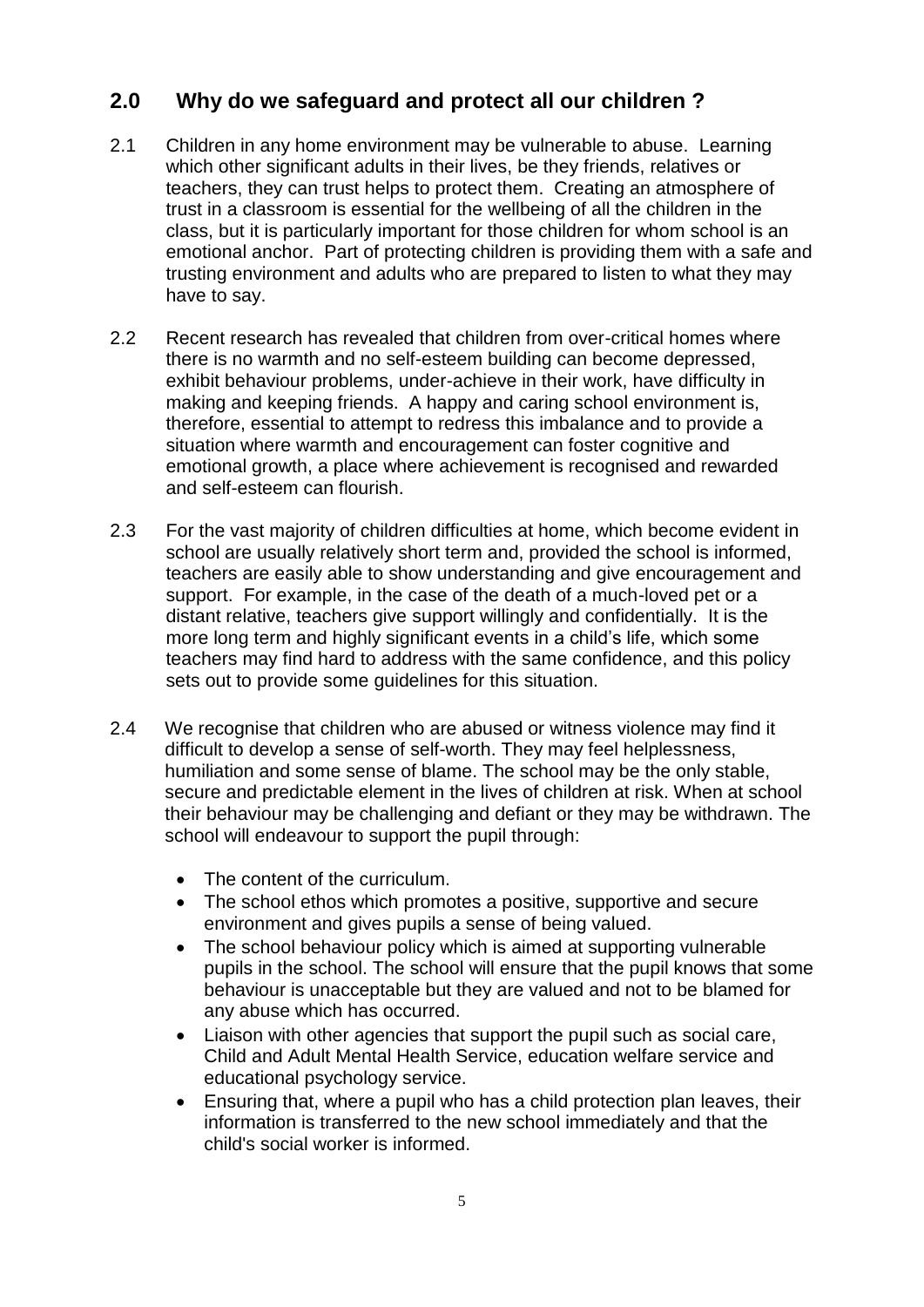# **3.0 THE ROLE OF THE DESIGNATED SAFEGUARDING LEAD, WHO IN THIS CASE IS ONE OF THE CO-HEADTEACHERS.**

#### 3.1 PROVIDE INFORMATION AND SUPPORT

- To ensure the school follows the procedures set out by the GSCE and takes account of guidance issued by the Department of Education.
- Ensure the school has a nominated governor responsible for safeguarding and children protection who has received appropriate training.
- To ensure that all staff (including teaching and non-teaching members, caretakers and lunchtime supervisors) know who you are and what your role is.
- To ensure staff are aware of the Gloucestershire Safeguarding Children Board Safeguarding procedures.
- To ensure all staff receive appropriate training including reading and understanding Keeping Children Safe in Education (KCSIE) Part 1, issued September 2021 and any revisions made. To ensure all staff know how to record logs on My Concern.
- To ensure all staff (permanent, temporary, supply, volunteers and music teachers) and governors know the names of the DSL and DDSL and their roles.
- To ensure all staff understand their responsibilities in being alert to the signs of abuse and responsibility for referring any concerns to the DSL responsible for child protection.
- To facilitate and support the development and annual revision of a Whole School Policy on Child Protection involving all staff.

#### 3.2 RESPOND TO CHILD PROTECTION CONCERNS.

- To maintain records of case conferences and other sensitive information in a secure and confidential file by using My Concern.
- Respond to My Concern reports as soon as they have been notified through an email.
- Follow the GCSB Child Protection Process. https://www.gscb.org.uk/media/1518035/cp-flowchart.pdf
- Where necessary, consider the Continuum of Need (GSCP) and understand the child and its families need. Develop MyPlan, My Assessment and My Plan + and consult Early Help and/or Families First Cotswold 01452 328101.
- Where necessary complete a Multi-Agency Service Request Form (MARF) and submit to Gloucestershire MASH
- If thought that a child is at immediate risk of harm, contact Gloucestershire MASH 01452 426565 or 999
- Work with all agencies when necessary.
- To pass on records when a child who is on the Child Protection Register leaves school.
- Ensuring all records are kept confidentially and securely until the child's 25th birthday ( MyConcern)
- To brief fully members of staff attending a case conference about the procedures.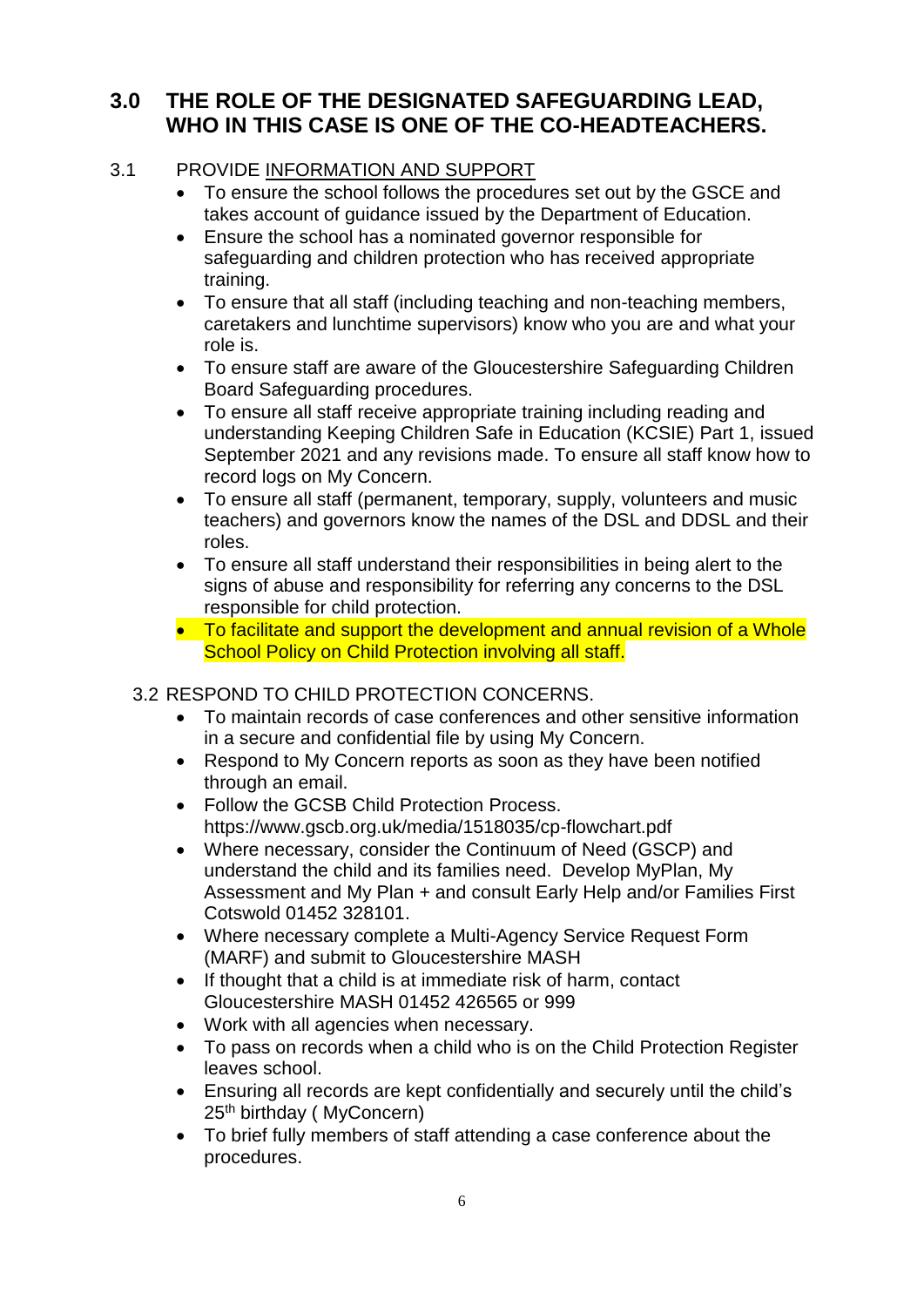- To participate in training opportunities wherever possible in order to develop skills and expertise in the sensitive area.
- To keep appropriate school staff informed of case developments.
- Ensure that any child with a Child Protection Plan who is absent from school without explanation for 2 days is referred to their Social Care Team.
- $\bullet$

#### 3.3 LIAISON

- To liaise with other agencies, especially Social Services and the Police.
- To involve other agencies, in accordance with Working Together to Safeguard Children 2018,whenever appropriate in joint training and support and co operate with GCC's Graduated Pathway of Early Help and Support
- To offer support to staff who have suspicions about a child, have handled a disclosure, attended a case conference or given evidence in court.
- To co-ordinate the support within the school for the child **during** and **after** a referral has been made to Social Services.
- To consider joining a multi-disciplinary support group in the area of the school.

#### 3.4 TRANSFER OF RECORDS

- When a child transfers from one school to another within the county whilst that child's name is on the child protection register the records should be transferred and direct liaison should take place between the Child Protection Co-ordinators involved. If the child is transferred to a school out of the county, all records should be passed to the County Child Protection Co-ordinator for forward transmission to the receiving authority.
- When a child transfers to our school the DSL will contact their previous school to collect any child protection and safeguarding records. They will also record if there were no concern

#### 3.5 TRAINING

 $\bullet$ 

The DSL will receive Advanced Practioner training and refreshers (two yearly) as well as specific training in relation to their role.

**4.0 THE ROLE OF ALL STAFF** (permanent, temporary, and supply, volunteers and music teachers, PE coaches**)**

#### 4.1Be aware of signs of abuse (Appendix C and attend training

- 4.2 Respond to their concerns.
	- Use their training to ensure their all concerns are listened to and responded to appropriately.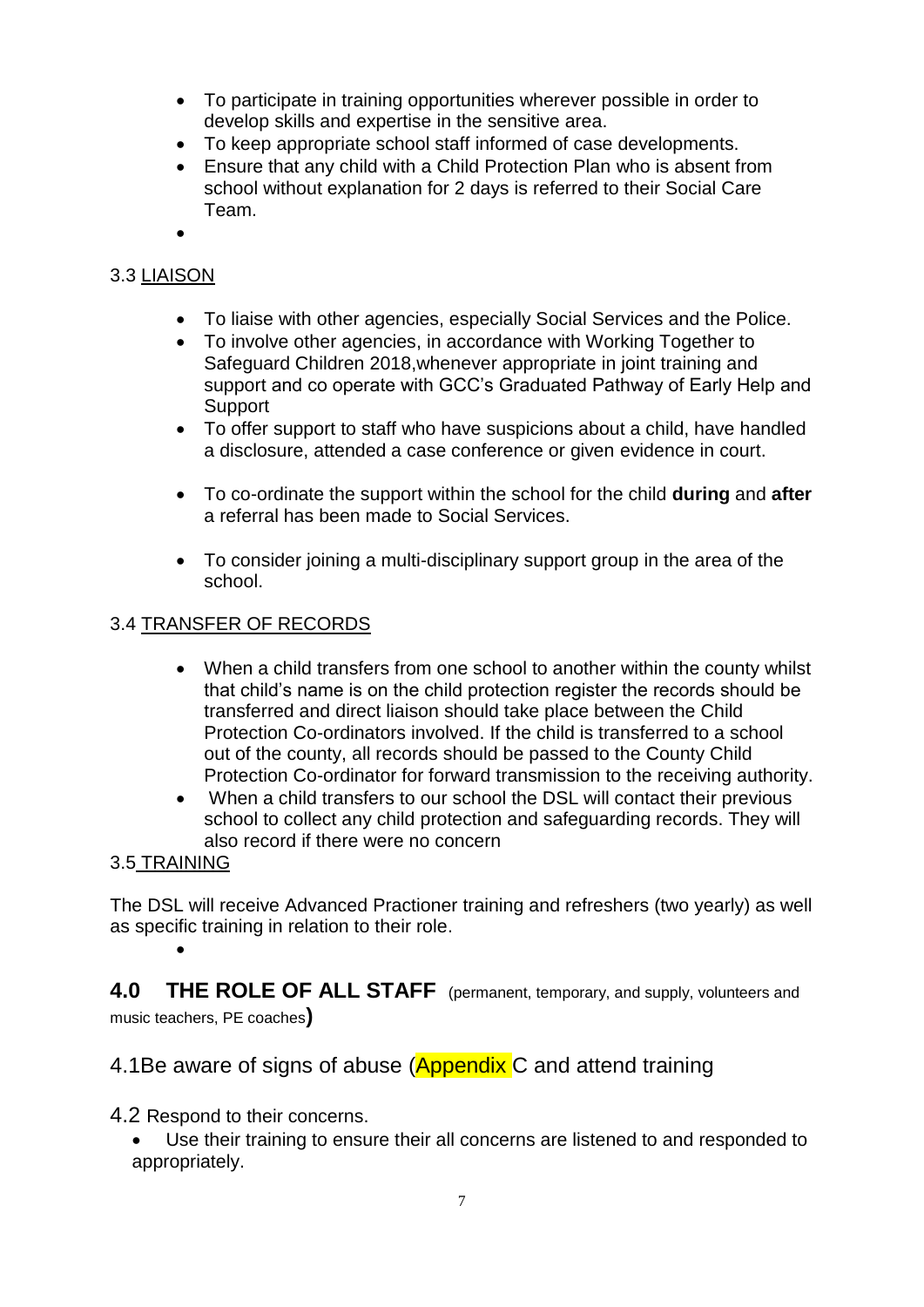To report any safeguarding concerns to the DSL or DDSL in her absence, and record their concern on My Concern.

 Ensure that their concern records exactly what the child said and is completed as soon as possible after the disclosure.

 To observe their mandatory duty to report concerns regard potential for FGM and when FGM appears to have been carried out on a girl under the age of 18 to report it to the police

4.3 Concerns regarding poor or unsafe safeguarding practices within the school should be raised in accordance with the school's Whistleblowing Policy.

4.4 Professional confidentiality.

- Confidentiality is an issue which needs to be understood with children particularly in the context of children protection. Southrop C of E Primary School recognises that the only purpose of confidentiality in this respect is to benefit the child. We recognise that all matters relating to child protection are confidential.
- The Co-Head Teacher, DSL or DDSL will disclose any information about a child or young person to other members of staff on a need to know basis.
- All staff must be aware that while they have a duty to keep information confidential they also have a profession responsibility to share information with other agencies in order to safeguard children.
- All staff cannot promise a child to keep secrets which might compromise a child's safety or wellbeing.

4.5 Newly appointed staff are required to read and understand the school's Child Protection Policy as part of their induction process. All new staff will meet the DSL and DDSL at part of their induction and complete the Gloucestershire Online Safeguarding training.

#### 4.6 Training

- All Staff will undertake Level One Child Protection training and then subsequent refresher training every 3 years and will be involved in regular school based training.
- All staff will undertake online PREVENT training and the associated certification kept on file

 All staff will read Part One, Part 5 and Annexe A of KCSIE ( July 2021), the Guide to Safer Working Practice for Adults who work with Children and Young People in Education (May 2019) and the Schools Acceptable Use policy annually and sign to say they have read and understood the document.

# **5.1 THE ROLE OF CHILD PROTECTION GOVERNOR**

5.1 The children protection governor is responsible for liaising with the Co-Head teacher and DSL over all matters regarding child protection issues. The role is strategic rather that operational. They will not be involved in concerns about individual pupils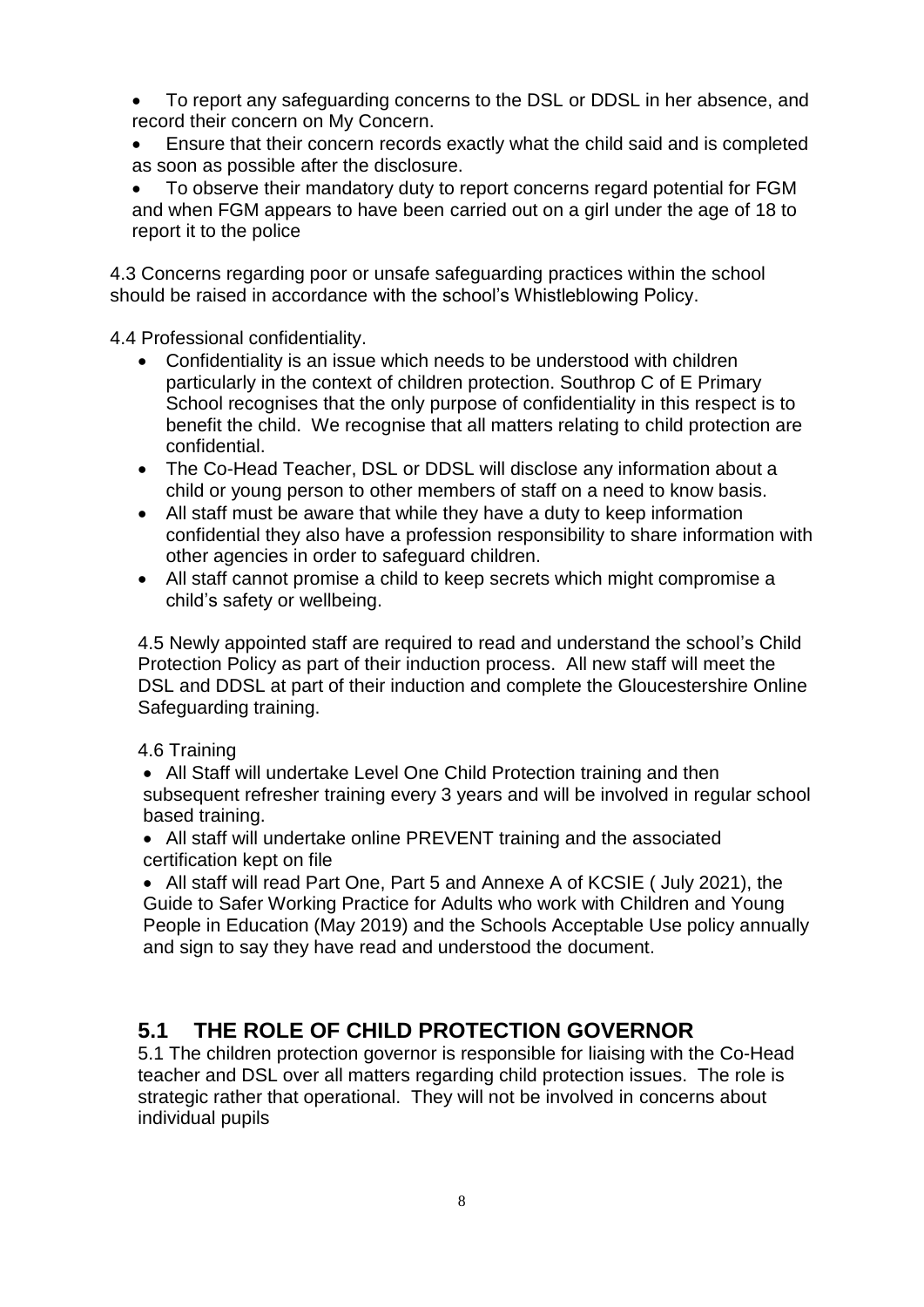5.2 The Child Protection Governor will liaise with the Co-Head Teacher and DSL to update governors on a regular basis and complete the annual local authority Section 175 Audit.

5.3 The Child Protection Governor will liaise with the Co-Head Teacher and DSL to review KCSIE annually and review changes, considering implications for the school.

5.4 A member of the governing body (usually the Chair) is nominated to be responsible for liaising with the LA and other partner agencies in the event of allegations of abuse against the Co-Head Teachers.

 $\bullet$  5.6 Training  $\dots$ 

• The governor will attend Level One Child Protection training and then subsequent refresher training every 3 years .

 The governor will undertake online PREVENT training and the associated certification kept on file

# **6.0 Parental Report of a Disclosure.**

- 6.1 Sometimes a parent will come to school to report a disclosure made by their child at home. Whether the alleged abuser is a family member or friend, or a member of the school staff, the procedure to follow when responding to the parent is the same.
	- Before asking the person to share their information with you, explain that you will have to pass what they tell you to someone else, and check with them that they still wish to continue.
	- Listen carefully and take notes (dated and signed).
	- Record only events as described and comments verbatim.
	- Do not include any judgemental comments.
	- Thank the person for informing you, acknowledge how difficult this must be to do.
	- Confirm that you will pass this information on to the designated senior person, using My Concern, who may pass it on to the GSCB. Reassure the parent that you will keep him/her informed of events, that Social Services may/will be in touch and that you as the teacher are available at any time.
	- If the allegation is about a member of the school staff DO NOT deny any allegation or make any judgemental comments about it.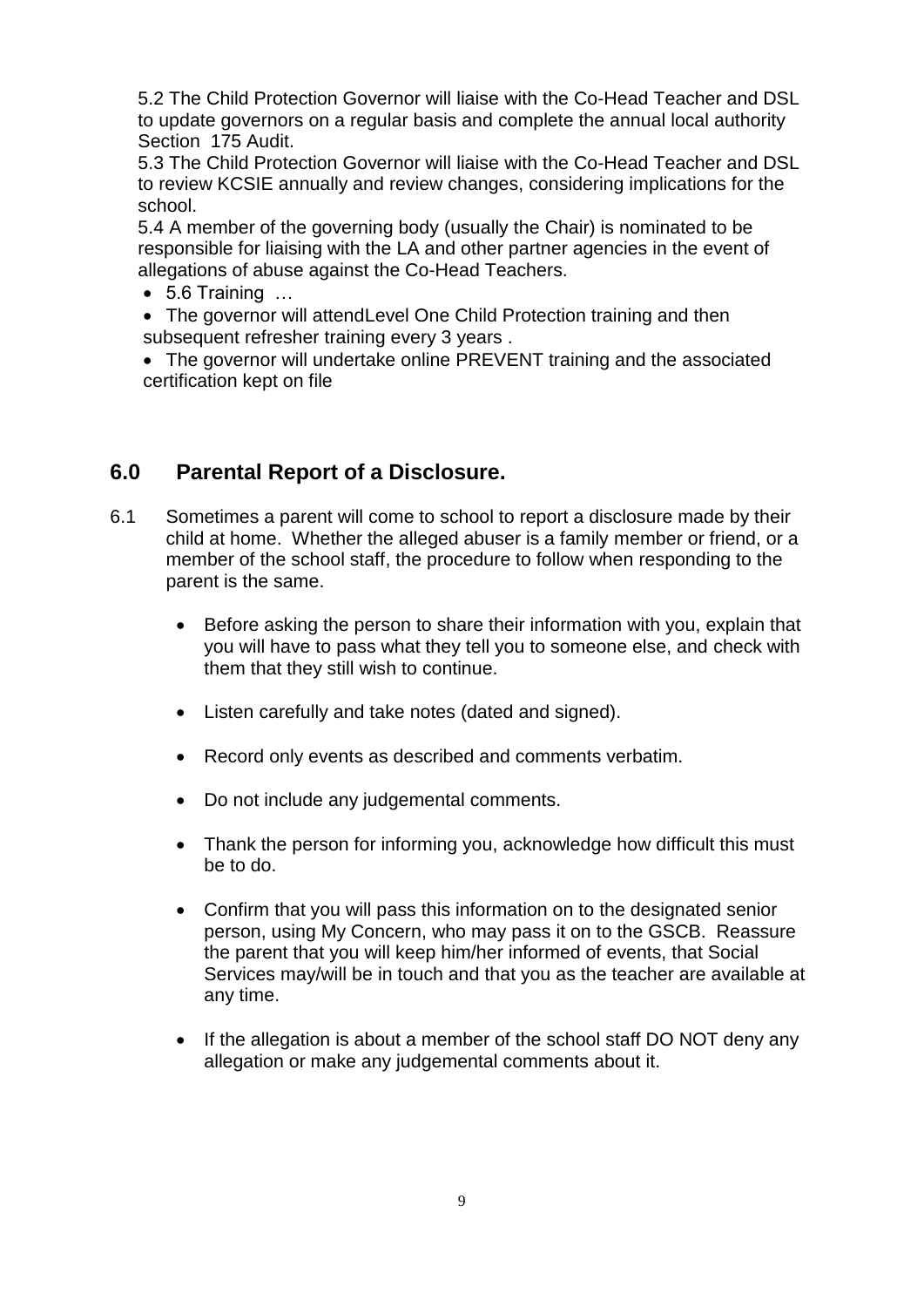# **7.0 Procedure to follow if the allegation names a member of staff**

7.1 The Co-Head Teachers are required to carry out an initial urgent consideration of whether or not there is sufficient substance in the allegation to warrant an investigation. This is done in consultation with the appropriate officer in the Gloucestershire Safeguarding Children board. This will result in one of four possible outcomes:-

An immediate referral under the local child protection procedures (if the child is considered to be at risk of significant harm and in need of protection the member of staff may be suspended).

There is a reason to suppose abuse could have occurred and that referral under the local child protection procedure or under internal disciplinary procedures may be necessary.

That the allegation is apparently without foundation.

That the allegation was prompted by inappropriate behaviour, which needs to be considered under local disciplinary procedures.

7.2 All records made as the result of an allegation must be kept separate from other Pupil records will be kept on MyConcern. . Social Services and the Police will need access to the file.

### **8 Training.**

- 81 It is essential that the adults who work in a school are fully aware of the procedures laid down for Child Protection. They will receive adequate training in child protection and be knowledgeable about the Behavioural Policy of the school. The training should include:
	- Current research findings and statistics
	- The signs of abuse
	- Handling disclosures
	- How victims behave
	- Characteristics of the abuser
	- Support for those involved
	- Relevant Inset when necessary
- 8.2 All professionals are required to attend initial and regular update training usually provided by the Gloucestershire Safeguarding Children Board. Staff INSET training at the beginning of each academic year will also cover this policy and make reference to the GSCB training.

# **9. Recruitment**

- 9.1 The school is committed to ensuring the development of a safe culture and that all steps are taken to recruit staff and volunteers who are safe to work with our children. We will ensure that all volunteers in the school are appropriately supervised at all times
- 9.2 We will follow safe recruitment practises are required by The School Staffing (Englishn) Regulations 2009 and ensure that all statutory and other guidance is always followed.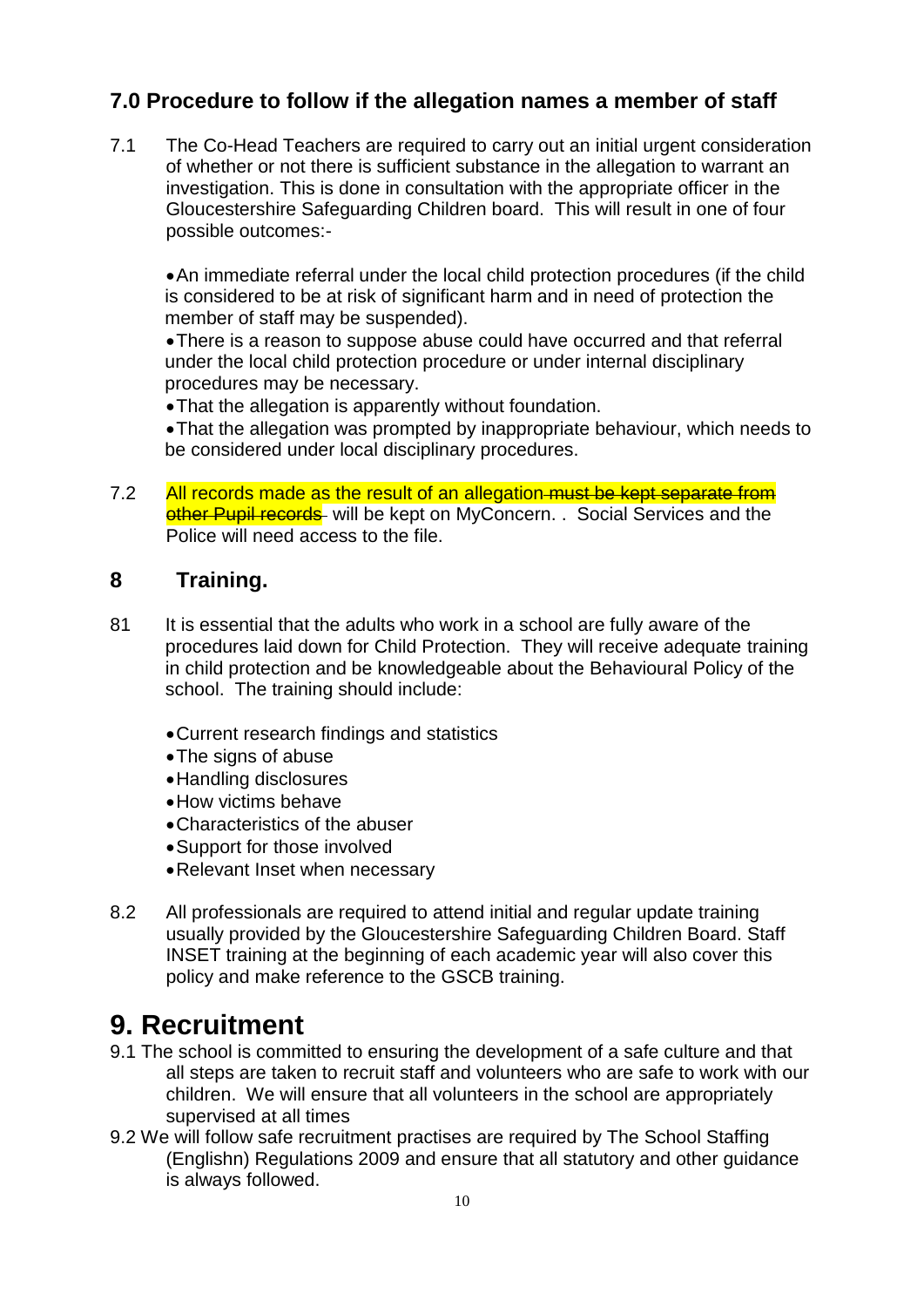- 9.3 We will undertake all necessary checks as to suitability of staff to work with children, including any appropriate checks beyond those required by law or regulation. We will maintain a Single Central Record in accordance with statutory quidance.
- 9.4 We are committed to supporting the statutory guidance from the Department of Education on the application in schools of the Childcare (Disqualification) Regulations 2009 and related obligations under the Childcare Act 2006
- 9.5 We will ensure all that suppliers of alternative provisions have robust safeguarding recruitment procedures which are followed.

# **10,0 Child Protection and the Curriculum.**

- 10.1 Children who are being abused and who reach the point where they want to 'tell' will re-live the agony of their experiences every time they try to tell and are not heard. A school, which offers children the opportunity to talk and be heard as part of the curriculum, for example, in PSHE, should then listen when a child has something to say. This builds trust, which gives a child the confidence to 'tell' if something abusive is happening in their lives.
- 10.2 Classroom activities, which encourage speaking and listening, which focus on feelings and which build self-esteem and team work, create an atmosphere in which children can feel safe. Whilst they will be fully aware they can get their spellings or their tables wrong, they must feel confident enough to know they **can** trust their feelings and that no-one will say these are wrong.
- 10.3 The school will endeavour to support the pupil through:
	- The content of the curriculum
	- The school ethos, based on a strong foundation of Christian values, which promotes a positive, supportive and secure environment and gives pupils a sense of being valued
	- The schools Behaviour Policy aims to support all children encourage the children to reflect on their behaviour, positive and negative and gives them strategies to resolve problems as they rise. This ensures all children are valued and not blamed
	- Liaison with Families First and all other agencies that support the pupils such as Social Care, Child and Adult Mental Health Services, Education Welfare Services and Education Psychology Service, including attendance at case conferences, core meetings and another multi agency meetings
	- **Ensuring that, where a pupil who has a Child Protection Plan leaves, their example 2** information is transferred to the new school immediately and that the child's social worker is informed.

# **11. 0 Safeguarding children with Special Educational Needs and Disabilities.**

11.1 We recognise that children with Special Educational Needs or with disabilities may be especially vulnerable to abuse for a number of reasons. Such children may

• Have fewer outside contacts that other children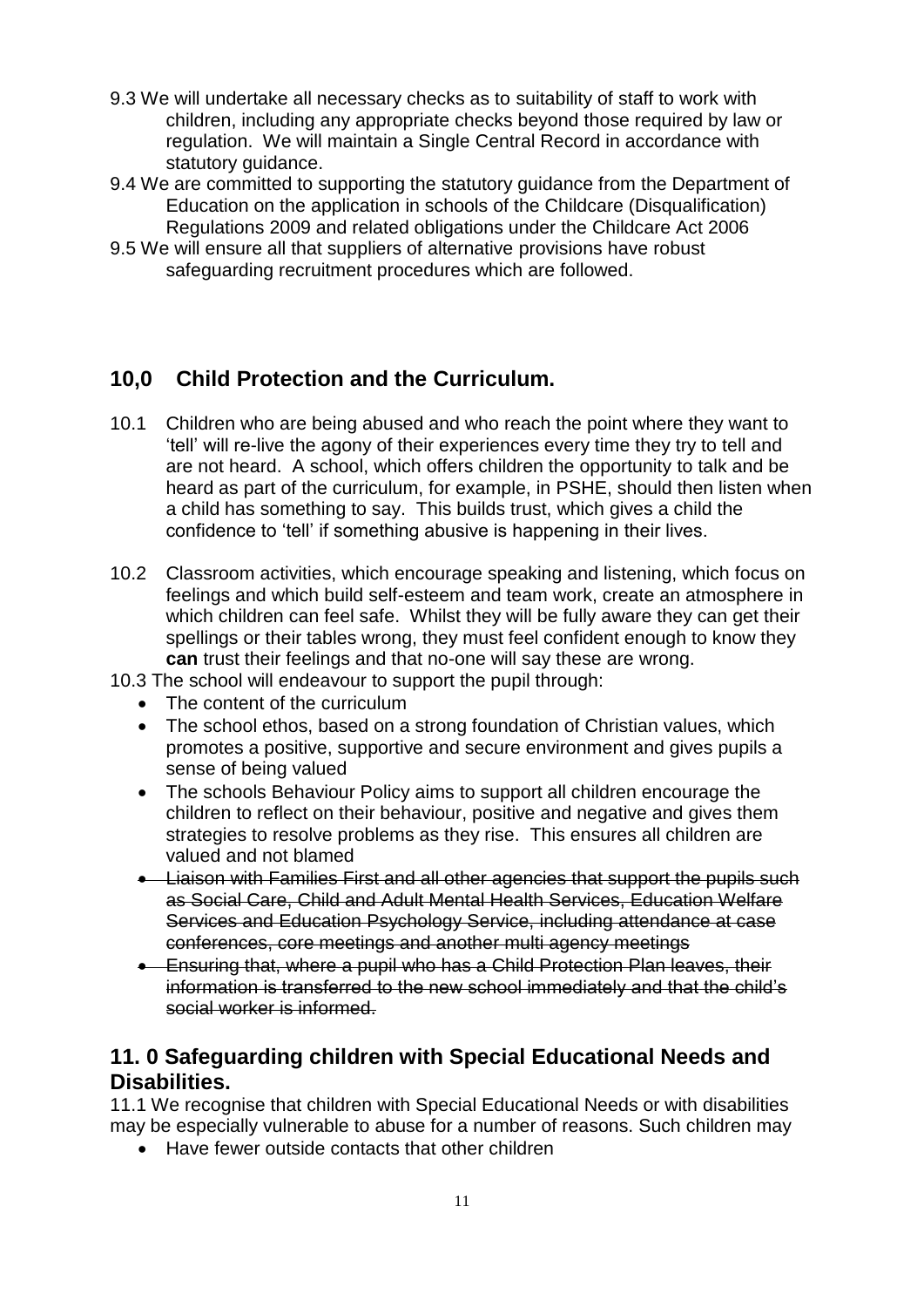- Receive intimate personal care, possibly from a number of carers, which may both increase the risk of exposure to abusive behaviour to make it more difficult to set and maintain physical boundaries
- Have an impaired capacity to resist or avoid abuse
- Have communication difficulties that may make it difficult to tell others what is happening
- Be inhibited about complaining because of a fear of losing services
- Be especially vulnerable to bullying and intimidation and more vulnerable than other children to abuse by their peers or have injuries, changes of behaviour or mood swings overlooked or explained away as being due to disability when actually these things may require further exploration.

11.2 The school will ensure that children with SEN and disabilities, especially those with communication difficulties, are supported to ensure that their voices are heard and acted upon.

11.3 Staff should appropriately explore possible indicators of abuse and not assume they are related to a child's SEN or disability and be aware that such children may not always outwardly display indicators of abuse.

# **12.0 Other Issues Relating to Child Protection.**

#### **12.1 Procedure where Honour Based Violence, Forced Marriage, Female Genital Mutilation is suspected/alleged.**

12.1.1 Honour based Violence is a collection of practices used to control behaviour within families to protect perceived cultural or religious beliefs and honour. Violence can occur when offenders perceive that a relative has shamed the family or community by breaking their "code of honour". Honour Based Violence cuts across all cultures and communities: Turkish, Kurdish, Afghani, South Asian, African, Middle Eastern, South and Eastern European for example. This is not an exhaustive list. Where a culture is heavily male dominated, HBV may exist.

"A forced marriage is a marriage in which one or both spouses do not (or, in the case of some vulnerable adults, cannot) consent to the marriage and duress is involved. Duress can include physical, psychological, financial, sexual and emotional pressure."

For more information see; [http://www.fco.gov.uk/en/travel-and-living](http://www.fco.gov.uk/en/travel-and-living-abroad/when-things-go-wrong/forced-marriage/)[abroad/when-things-go-wrong/forced-marriage/](http://www.fco.gov.uk/en/travel-and-living-abroad/when-things-go-wrong/forced-marriage/) [http://www.fco.gov.uk/en/travel-and-living-abroad/when-things-go](http://www.fco.gov.uk/en/travel-and-living-abroad/when-things-go-wrong/forced-marriage/case-studies/safer-schools-partnership)[wrong/forced-marriage/case-studies/safer-schools-partnership](http://www.fco.gov.uk/en/travel-and-living-abroad/when-things-go-wrong/forced-marriage/case-studies/safer-schools-partnership) <http://www.karmanirvana.org.uk/>

- 12.1.2 Female Genital Mutilation is the partial or complete removal, or modification of, the female genitalia for cultural or religious reasons. In most cases, FGM can be seen as an attempt to prevent female infidelity and sexual independence by reducing a womans sex drive. For more information see; [http://www.fco.gov.uk/en/travel-and-living](http://www.fco.gov.uk/en/travel-and-living-abroad/when-things-go-wrong/fgm/)[abroad/when-things-go-wrong/fgm/](http://www.fco.gov.uk/en/travel-and-living-abroad/when-things-go-wrong/fgm/)
- 12.1.3 If it is suspected or it is alleged that any of the above has happened or there is an immediate risk to a child, a referral should be made.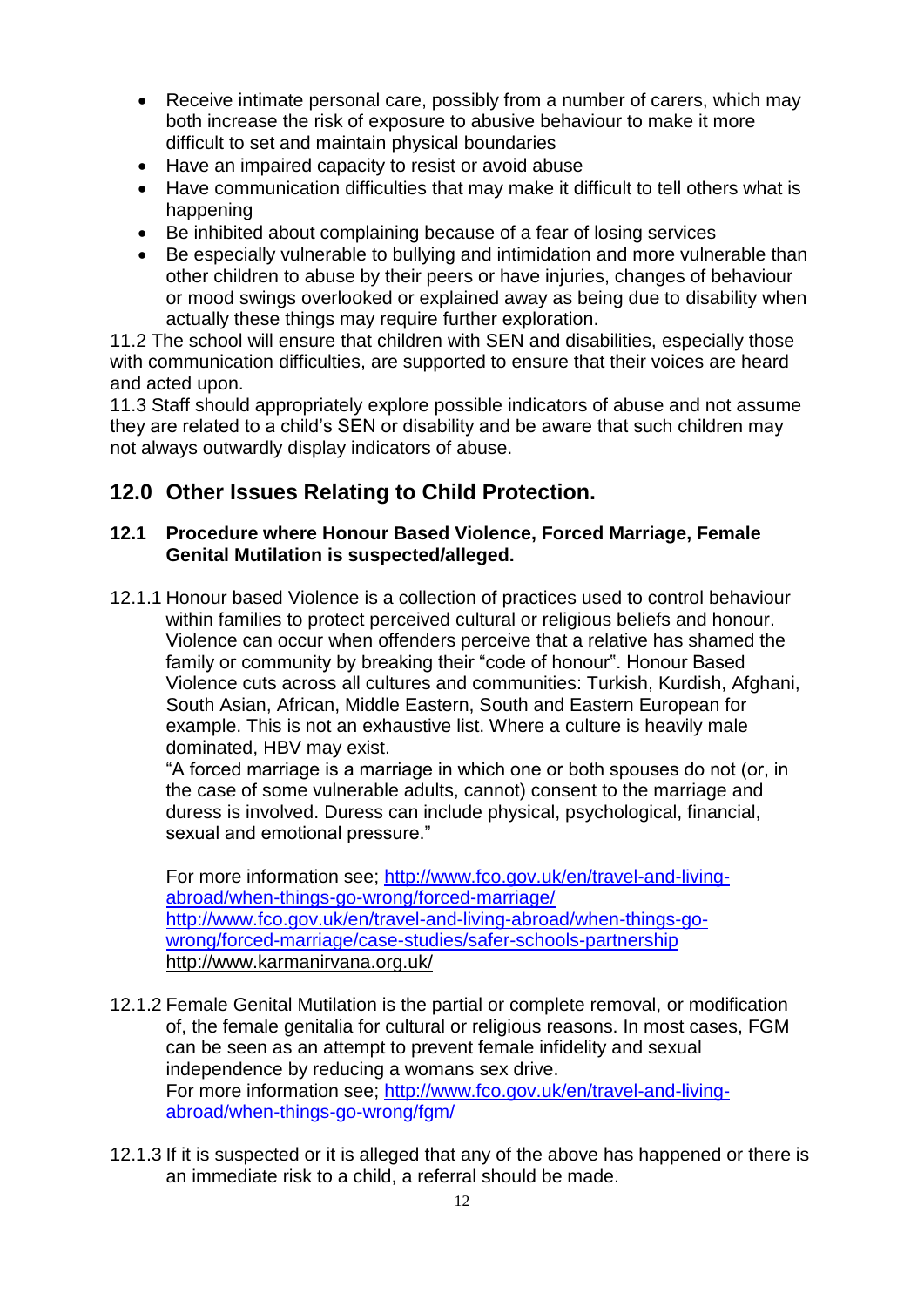12.1.4 If you have any queries or questions in relation to this procedure please contact Faye Kamara, Strategic County Domestic Abuse and Sexual Violence Co-ordinator, faye.kamara@gloucestershire.pnn.police.uk or 01242 247933.

#### **12.2 Anti-bullying**

12.2.1 The school has an Anti-bullying policy which will be revised each year.

#### **12.3 Domestic Abuse Referral Process**

- 12.3.1 The aim of the process is to reduce harm caused by domestic abuse to children. DARP was developed in order to provide a multi agency response to referrals of domestic abuse where children are involved, and to offer early intervention and support to the victims and children. The cases discussed at DARP are ones where children are not already open to Social Care.
- 12.3.2 If professionals become aware that a child or young person is witnessing domestic abuse they should always follow their child protection process. The definition of harm (Children Act 1989) was amended by the Adoption and Children Act 2002 to include impairment suffered from seeing or hearing the ill-treatment of another. Domestic Abuse falls into this category.
- 12.3.3 The Multi-agency response team consists of representatives from the Police, CYPD, Health and CARP (Domestic Abuse Helpline for victims). They meet on a regular basis to discuss the cases, share information and make informed decisions about actions.
- 12.3.4 For more information on this process please contact the Strategic County Domestic Abuse and Sexual Violence Co-ordinator Faye.kamara@gloucestershire.pnn.police.uk on 01242 247933.

#### **12.4 Multi Agency Public Protection Arrangements (MAPPA)**

- 12.4.1 Occasionally an educational setting may need to be involved in the assessment and management of a high risk offender e.g. where there are concerns about a sex offender having an association of some kind with the setting or where there a serious concerns about violence against a child/young person.
- 12.4.2 The multi-agency public protection arrangements ensure the assessment and management of offenders who are required to register as convicted sex offenders, violent offenders who receive a prison sentence of 12 months or more, and other offenders who are assessed as posing a high risk of serious harm. The assessment of serious harm includes risk to: children, known adults, public, staff, self.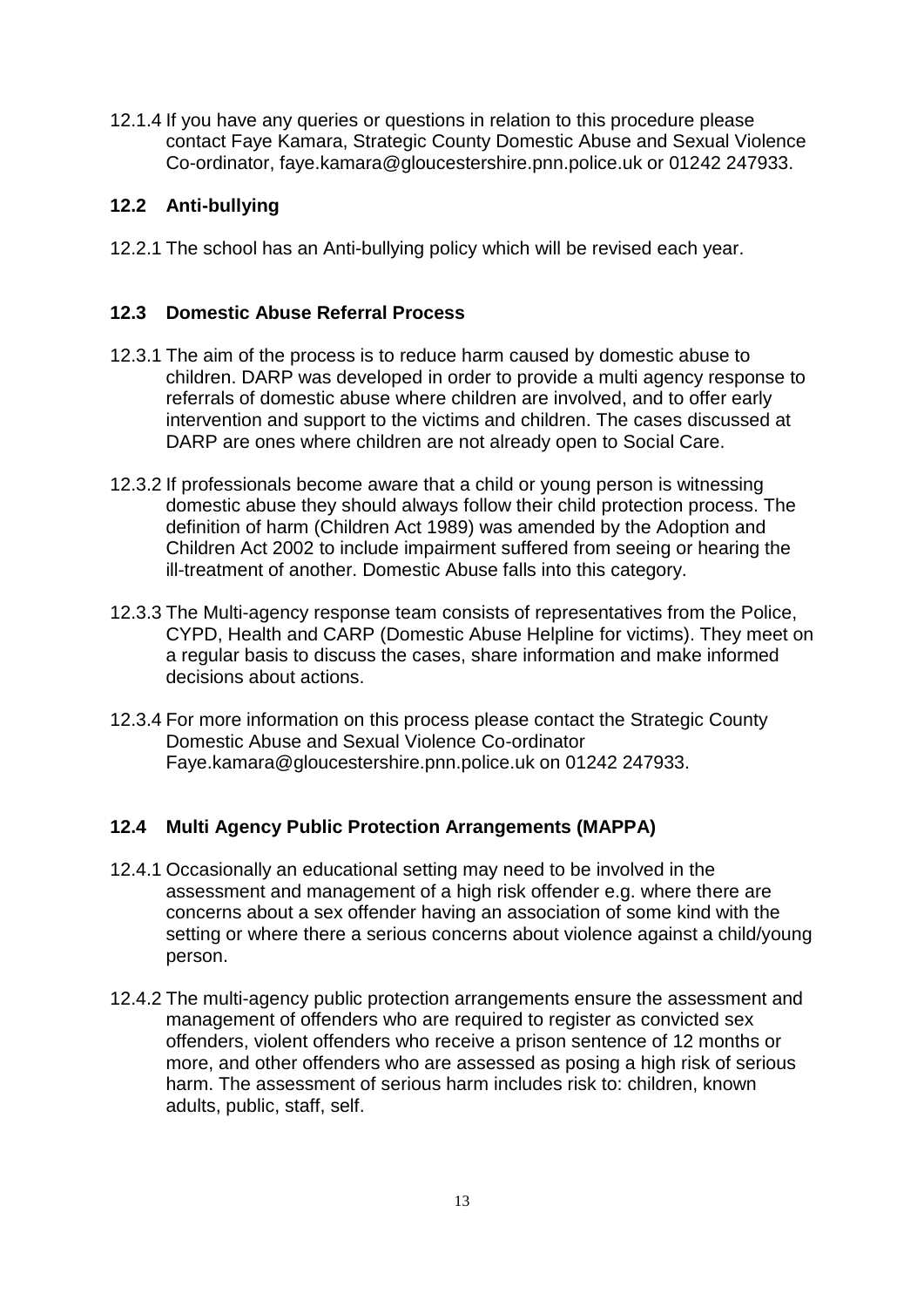- 12.4.3 The police, probation and prison service are the lead agencies, with other agencies including CYPD/Education settings, having a statutory duty to cooperate.
- 12.4.4 Multi-agency meetings are convened to share relevant information and produce a plan on how the identified risks can be managed. These meetings are similar in format to child protection conferences, however, the offender will not always be aware that the meetings are taking place and will not be invited to attend.
- 12.4.5 The multi-agency public protection arrangements are overseen by a Strategic Management Board. Membership includes the Lead for Child Protection from CYPD. There are links between the Multi-Agency Public Protection Arrangements and the GSCB. A MAPPA report is produced annually and can be obtained from the Home Office website. [\(www.probation.homeoffice.gov.uk\)](http://www.probation.homeoffice.gov.uk/)

Further information / queries can be obtained from the MAPPA Manager - 01242 247975.

#### **12.5 Multi Agency Risk Assessment Conference (MARAC)**

- 12.5.1 MARAC meetings are held in county fortnightly to discuss high level incidences of domestic abuse. Meetings are held in 4 localities; Cheltenham and Tewkesbury, Gloucester, Forest, Stroud and Cotswolds.
- 12.5.2 The purpose of MARACs are "to share information to increase the safety, health and well-being of victims - adults and their children, to construct jointly and implement a risk management plan that provides professional support to all those at risk and that reduces the risk of harm".
- 12.5.3 Please see [www.caada.org.uk](http://www.caada.org.uk/) for more information about the process and to view the Education toolkit for MARAC.
- 12.5.4 Currently Education Representatives do not attend any of the four MARACs. Instead if the MARAC decides to disclose to the school in question, the action will be for the Health Representative to disclose and inform the School Nurse with the relevant information agreed at MARAC. The School Nurse may then disclose to the School, by way of the Designated Child Protection Officer or offer the support directly to the child. However Gloucestershire Police are working with the GSCB to improve this procedure and ensure that educational settings are represented themselves at MARACs.
- 12.5.6 Under the current MARAC process, should a DSL within a school want to know whether a child has been known to a MARAC meeting, it is the responsibility of the DSL to make those enquiries with the Central Referral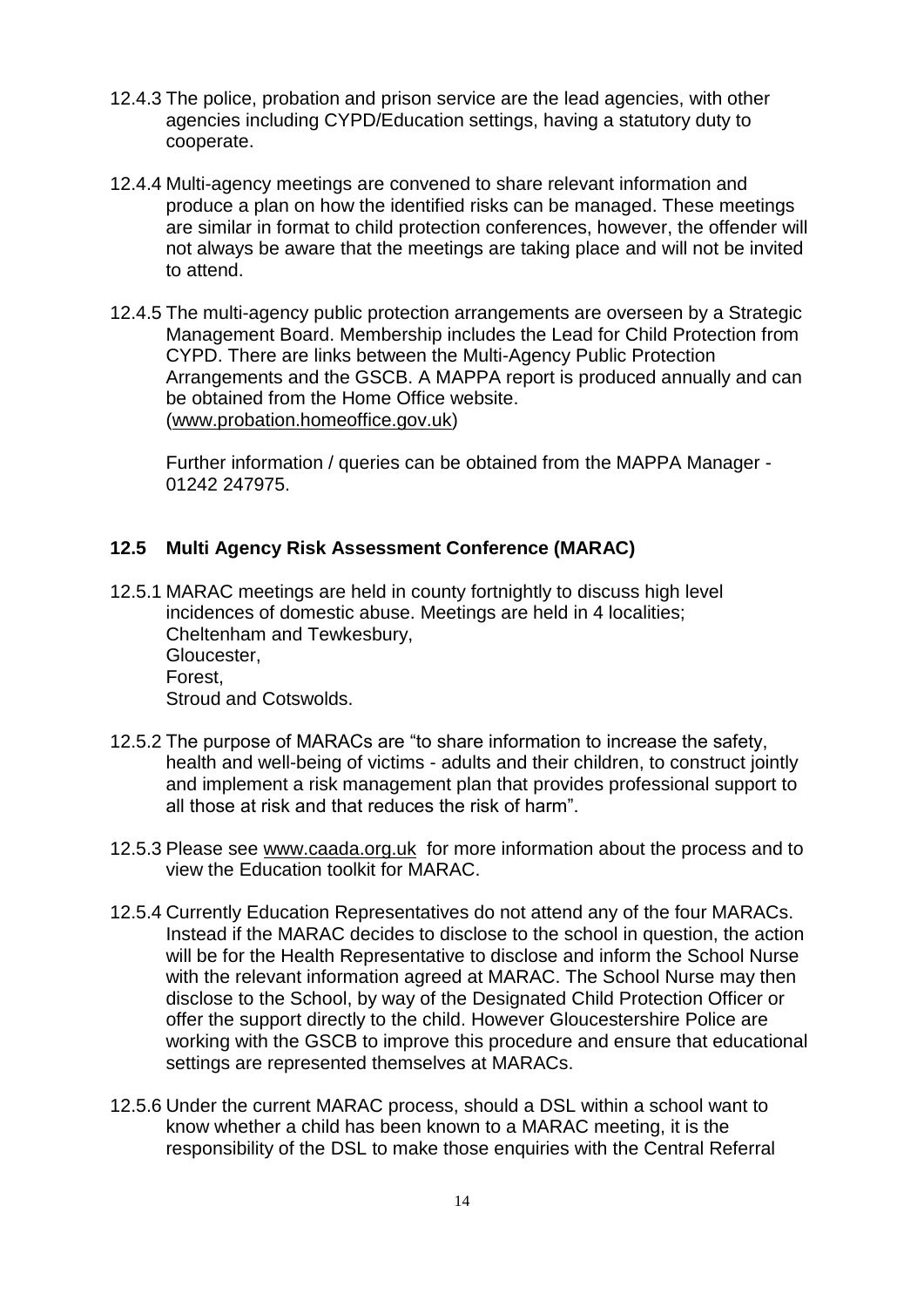Unit at Gloucestershire Public Protection Bureau, 01242 247999, [cruenquiries@gloucestershire.pnn.police.uk](mailto:cruenquiries@gloucestershire.pnn.police.uk)

12.5.7 For any more information on this process please contact Faye Kamara-Strategic County Domestic Abuse and Sexual Violence Co-ordinator, [faye.kamara@gloucestershire.pnn.police.uk](mailto:faye.kamara@gloucestershire.pnn.police.uk) or 01242 247933.

#### **12.6 Children Who Go Missing From Care and Home**

- 12.6.1 Defined as a child who is 'missing' if their whereabouts are unknown, whatever the circumstances of their disappearance.
- 12.6.2Children who go missing place themselves at risk of substance abuse, exploitation and addiction. There is a very high correlation (probably 98%) between children who go missing and those who are sexually exploited. Missing children should be reported to Gloucestershire Constabulary.

#### **12.7 Children Missing From Education (CME)**

- 12.7.1Children Missing Education (CME) refers to 'any child of compulsory school age who is not registered at any formally approved education activity eg school, alternative provision, elective home education, and has been out of education provision for at least 4 weeks'.
- 12.7.2 CME also includes those children who are missing (family whereabouts unknown), and are usually children who are registered on a school roll / alternative provision. This might be a child who is not at their last known address and either
	- •has not taken up an allocated school place as expected, or

•has 10 or more days of continuous absence from school without explanation, or

•left school suddenly and the destination is unknown.

12.7.3 Any professional should alert the LA when they suspect that a child might be missing from education. To make this process as easy as possible, a referral should be sent to:

Education Performance and Inclusion team Shire Hall, Westgate Street, Gloucester GL1 2TP

Tel 01452 328033 / 427800.

# **12.8 Child Sexual Exploitation (CSE)**

12.8.1 Child Sexual Exploitation involves exploitative situations, contexts and relationships where young people receive something (for example food, drugs, alcohol, gifts or in some cases simply affection) as a result of engaging in sexual activities. Sexual exploitation can take many different forms from the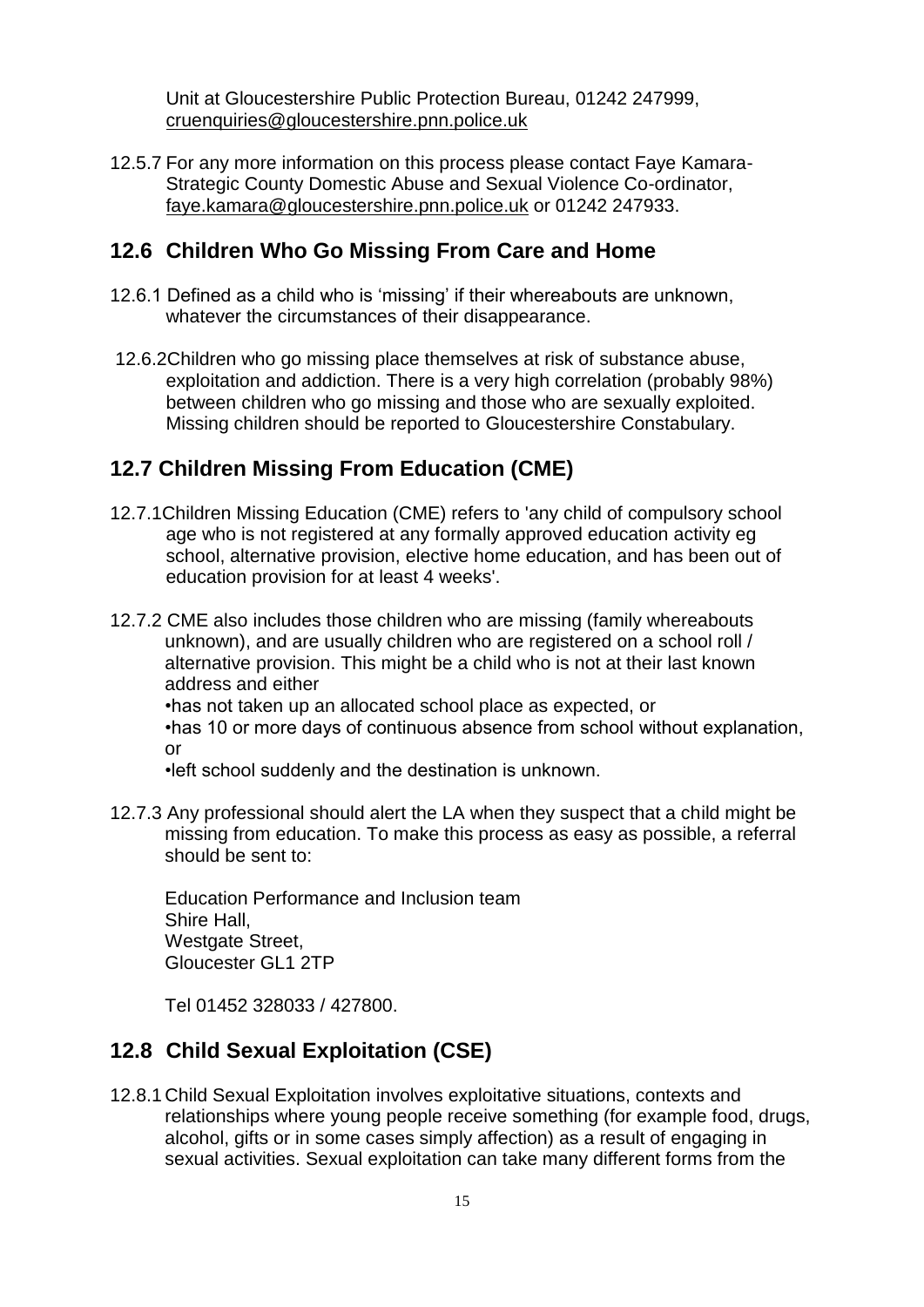seemingly 'consensual' relationship to serious organized crime involving gangs and groups.

- 12.8.2 Exploitation is marked out by an imbalance of power in the relationship and involves varying degrees of coercion, intimidation and sexual bullying including cyberbullying and grooming.
- 12.8.3 It is important to recognize that some young people who are being sexually exploited do not show any external signs of this abuse and may not recognize it as abuse. Young people who go missing can be at increased risk of sexual exploitation and so procedures are in place to ensure appropriate response to children and young people who go missing, particularly on repeat occasions.
- 12.8.4 Schools will refer to the Multi-Agency Safeguarding Hub (MASH) if there is a concern that a young person may be at risk.

# **12.9 Child Trafficking**

12.9.1Child trafficking is the recruitment and movement of children for the purpose of exploitation; it is a form of child abuse. Children may be trafficked within the Country, or from abroad. It overlaps with Sexual Exploitation and Private Fostering. Children may be trafficked for:

Sexual exploitation

Labour exploitation

Domestic servitude

Cannabis cultivation

Criminal activity

Benefit fraud

Forced marriage

Moving drugs.

# **12.10 Private Fostering**

- 12.10.1Private Fostering arrangement is one that is made privately between two parties without the involvement of the Local Authority for a child under the age of 16 (18 if disabled). This arrangement would be with someone who is not a parent or close relative, and lasts 28 days or more.
- 12.10.2 Private Fostering is used as a form of childcare by parents who are not able to take care of their child on a day to day basis, for whatever reason. However, unreported Private Fostering Arrangements can be used in order to exploit children.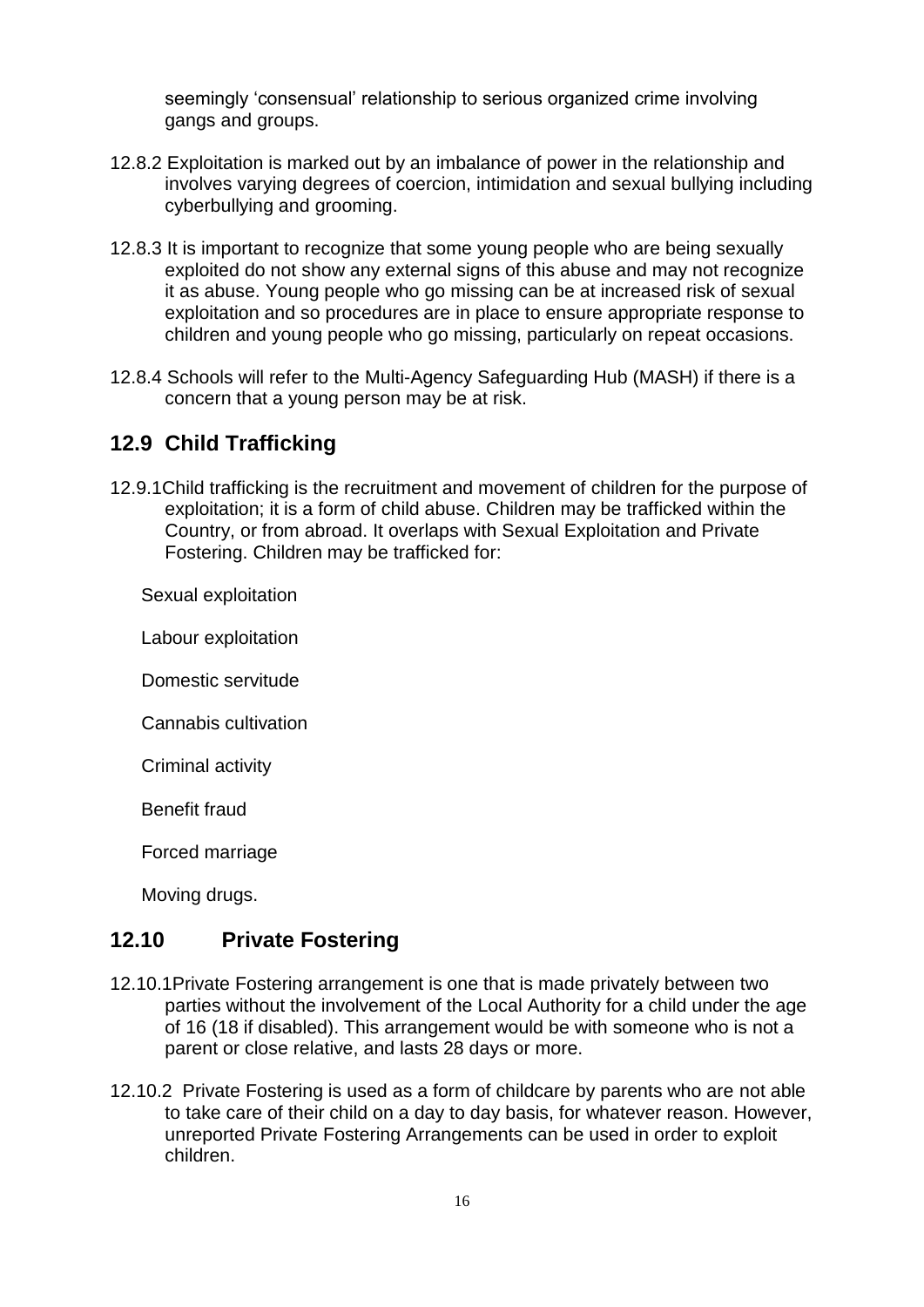- 12.10.3 The Law requires that the Local Authority should be informed at least six weeks in advance of a Private Fostering arrangement or 48 hours after the arrangement has been made if in an emergency. Social Workers will:
	- Check the suitability of the Private Foster Carers through checks and assessment;
	- Make regular visits to the child and monitor the standard of care; and
	- Ensure that Private Foster Carers and birth families have all the necessary information and advice they require.

# **12.11 Safeguarding Children and Young People Vulnerable to Violent Extremism (PREVENT DUTY)**

- 12.11.1 Protecting children from the risk of radicalisation should be seen as part of schools' wider safeguarding duties. Radicalisation refers to the process by which a person comes to support terrorism and forms of extremism. There is no single way of identifying an individual who is likely to be susceptible to an extremist ideology. As with managing other safeguarding risks, schools should be alert to changes in children's behaviour that could indicate that they are in need of protection.
- 12.11.2 School staff should use their professional judgement in identifying children who might be at risk of radicalisation and act proportionately. This may include making a referral to the Channel programme" (Keeping Children Safe in Education, Department for Education, Sept 2016)
- 12.11.3 Our school safeguarding policy therefore complies with the schools duty under Section 26 of the Counter Terrorism and Security Act 2015 in accordance with the Department of Education advice for schools specific guidance for schools.

# **13.0 Equalities.**

13.1 This policy has been written to take into account the needs of all regardless of age, disability, race, religion, belief and gender. In respect of adults this list also includes gender reassignment, marriage & civil partnership, pregnancy, maternity or paternity and sexual orientation.

# **14.0 Values**

14.1 Our twelve school values underpin the life of the whole school community. Those particularly pertinent to child protection are:

**Courage:** Doing the "right thing" which means putting aside fears of how carers might react when a referral to social care is made, focussing on what is right for the child as your principle concern.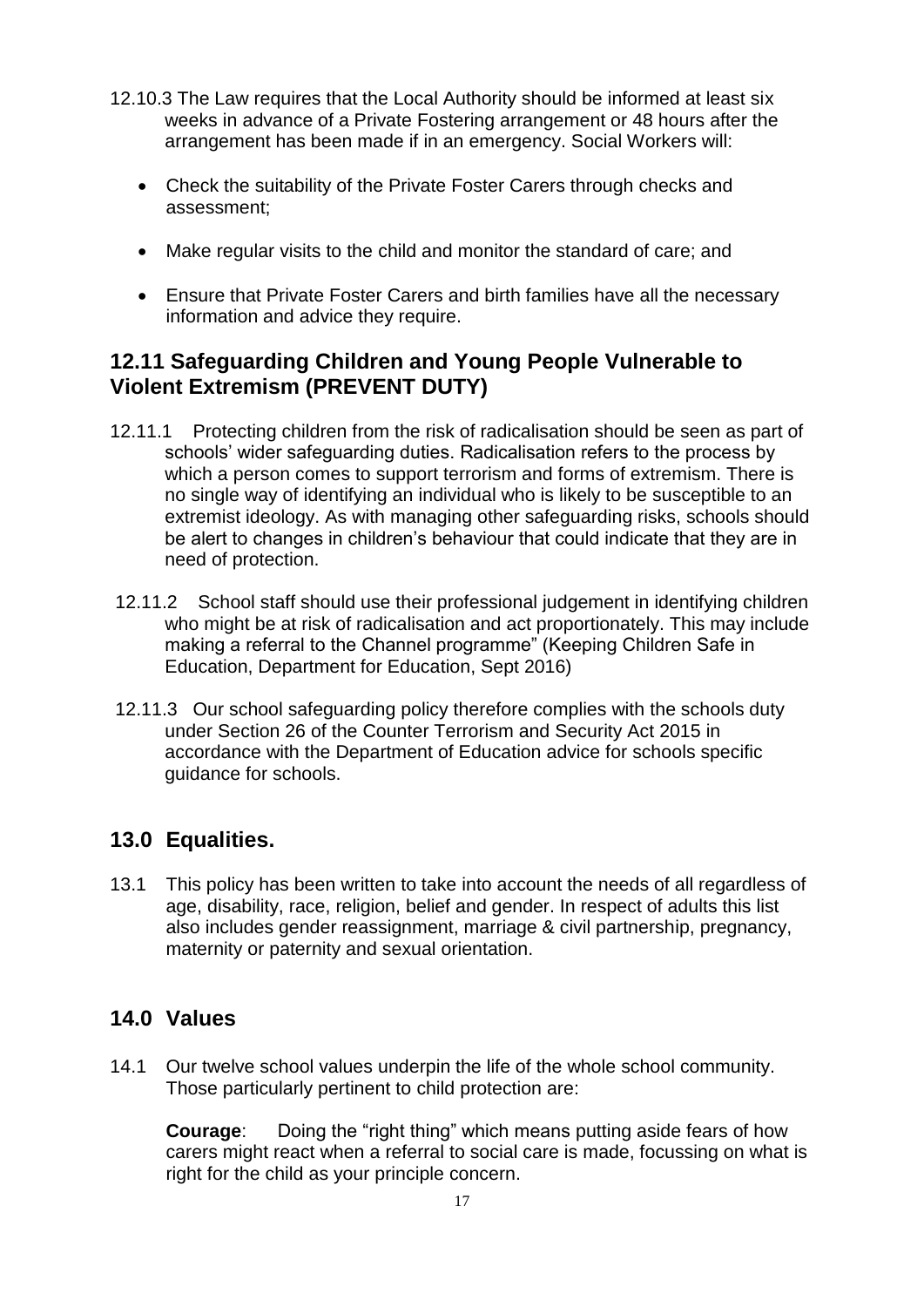**Justice**: Children who have been or are being abused deserve justice to put right what has happened. All the school need to show that appropriate measures will be taken against perpetrators who abuse children.

**Compassion:** Victims of abuse should be shown compassion rather than sympathy. This includes going the extra mile to try to put things right.

**Respect:** Respect for every child's right to a life free from abuse informs our actions as adults in this school.

**Responsibility**: Child protection is the principle responsibility of every person (either paid or volunteer) in the school.

#### **15.0 Monitoring and Review.**

15.1 This policy is monitored by the Governing Body and will be reviewed every year.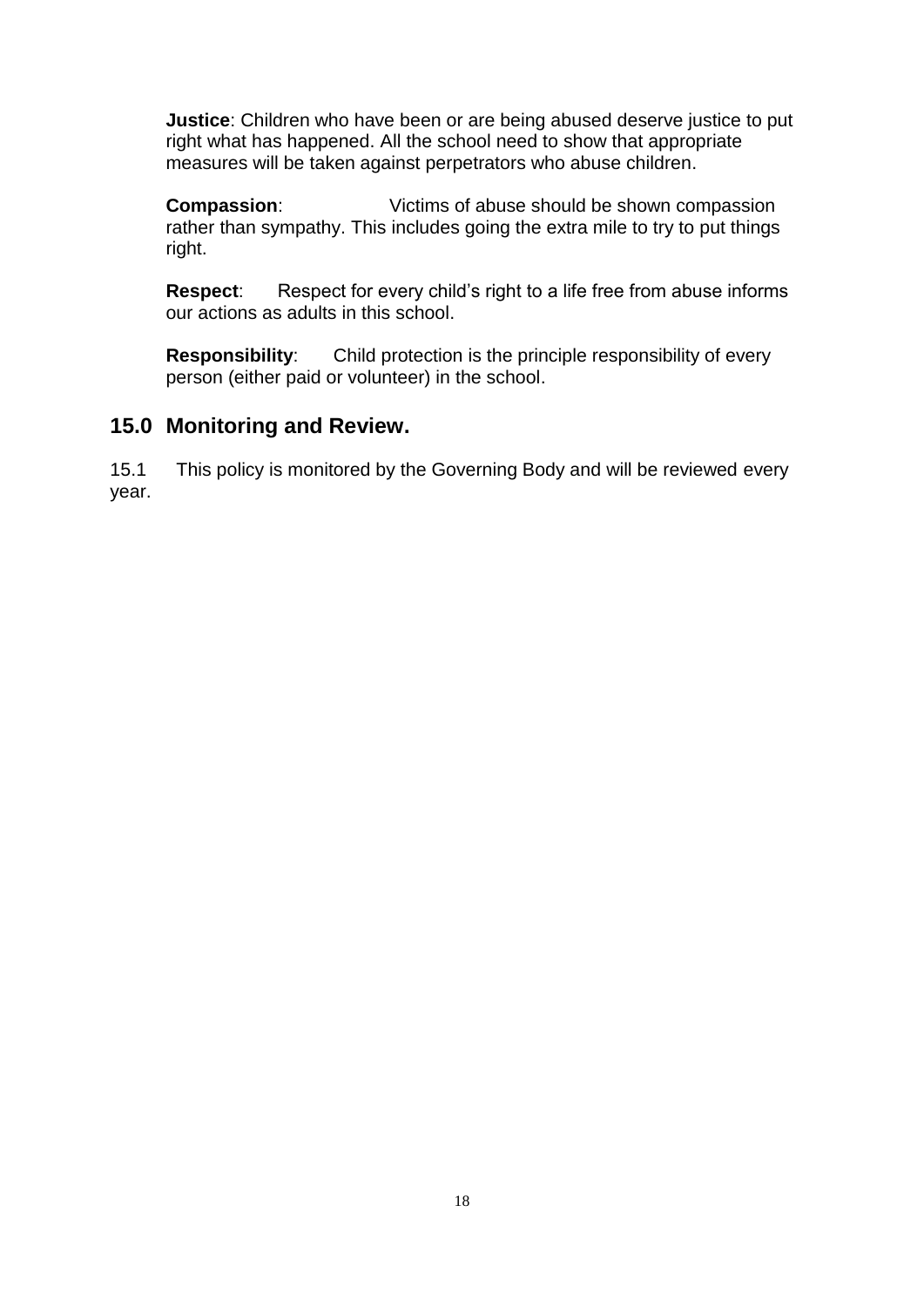#### APPENDIX A

What to include in a teacher's concern:

- Patterns of attendance
- Changes in mood
- Changes in classroom functioning
- Relationships (with peers, adults)
- **•** Behaviour
- Statements, comments, stories, drawings
- General demeanour and appearance
- Parental interest and comments
- Home/family changes
- Medicals
- Response to PE/sport
- Injuries, marks, past and present

# **Skills Professionals in School have. WHAT DID THIS MEAN?**

4.1 Teachers and other professionals in school usually understand children well. They are constantly observing them as they assess their learning and provide the next experience for progress to take place. As they do this a relationship with each child builds up which is based on trust and allows the child's personality to be expressed and to develop. Teachers and other professionals can often tell when something is wrong, and if the relationship is a good one, the child will want to tell teacher about it. This is wholesome and natural. When a teacher recognises something is wrong and a normally sociable and interactive child is fretting but silent, the teacher becomes concerned.

#### **Appendix B**

Teaching children requires considerable verbal input from the teacher. In other words, they talk a lot with children and are skilled at posing questions. In the teaching situation the teacher is in control. If a child decides to tell a teacher something very sensitive it would be so easy for the teacher to automatically use these skills when all that is needed is to listen to the child and make the minimum supportive and non-judgemental comments. The following information on listening skills may, therefore, be helpful to teachers.

- When a child speaks to you, they have chosen you as the person they trust.
- If you feel that a child wants to talk to someone but has not, then you may not be the right person. They may be more comfortable speaking to a male/female, or someone from their own cultural background/religion.
- Children are best at making their own judgement of who they want to speak to, so do not push them into speaking to someone else.
- Find a comfortable environment, a quiet place to talk, perhaps a corner of the classroom. If the time when a talk is requested is impossible, make sure you give them a time when you will be able to listen, and stick to it,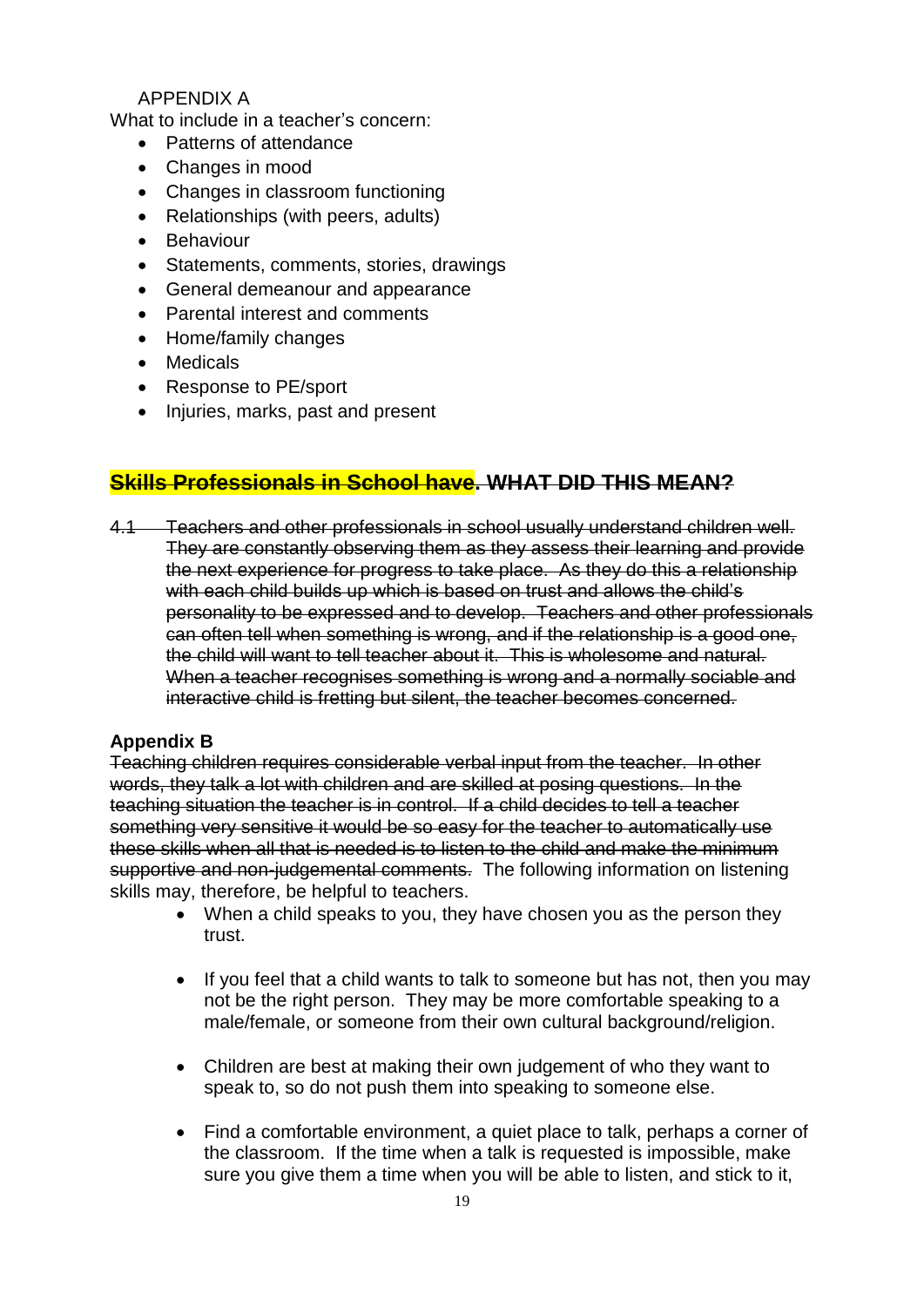e.g. the end of the lesson. For young children it is important to speak to them soon. You could enlist the help of the classroom or teaching assistant.

- When a child is talking, your role is TO LISTEN and it is very different from the teaching situation as the child is in control. Remember that a child may be silent because they are thinking, so allow time for this. Some reassurance that how the words come out is not important may help a child to verbalise.
- DO NOT make promises you cannot keep. You cannot keep secrets and you need to accept you own limitations, as you may need to talk to someone else. DO NOT PROMISE CONFIDENTIALITY (Note the school policy on Confidentiality)
- Children believe that by keeping a secret they can avoid further abuse, avoid greater abuse and prevent family break-up, whereas in reality keeping a secret means the child continues to suffer.
- Stay calm and reassuring.
- BELIEVE what you are being told. Spontaneous account is the most reliable form of statement, which must then be formally assessed.
- LISTEN do not press the child, say that you are glad they told you.
- Make sure that the child understands that they are not to blame, it is the perpetrator who has done wrong.
- Use the words that the child uses, as they understand them. Sometimes you may need to clarify points.
- NEVER lead or guide a child to an answer you want or expect to hear. Gather information.
- DON'T ask too many questions.
- Use "Why?" "What do you mean…" "Can you explain that to me?"
- Do not display your shock or fear or disgust. Avoid personal feelings.

GOOD LISTENING is important because:

- It enhances good working practice and working together (in ANY situation) – it increases the child's confidence and trust if they feel they have been listened to, and it helps to release their burden.
- It makes the investigation easier and less painful to the child as there is less need for repetition.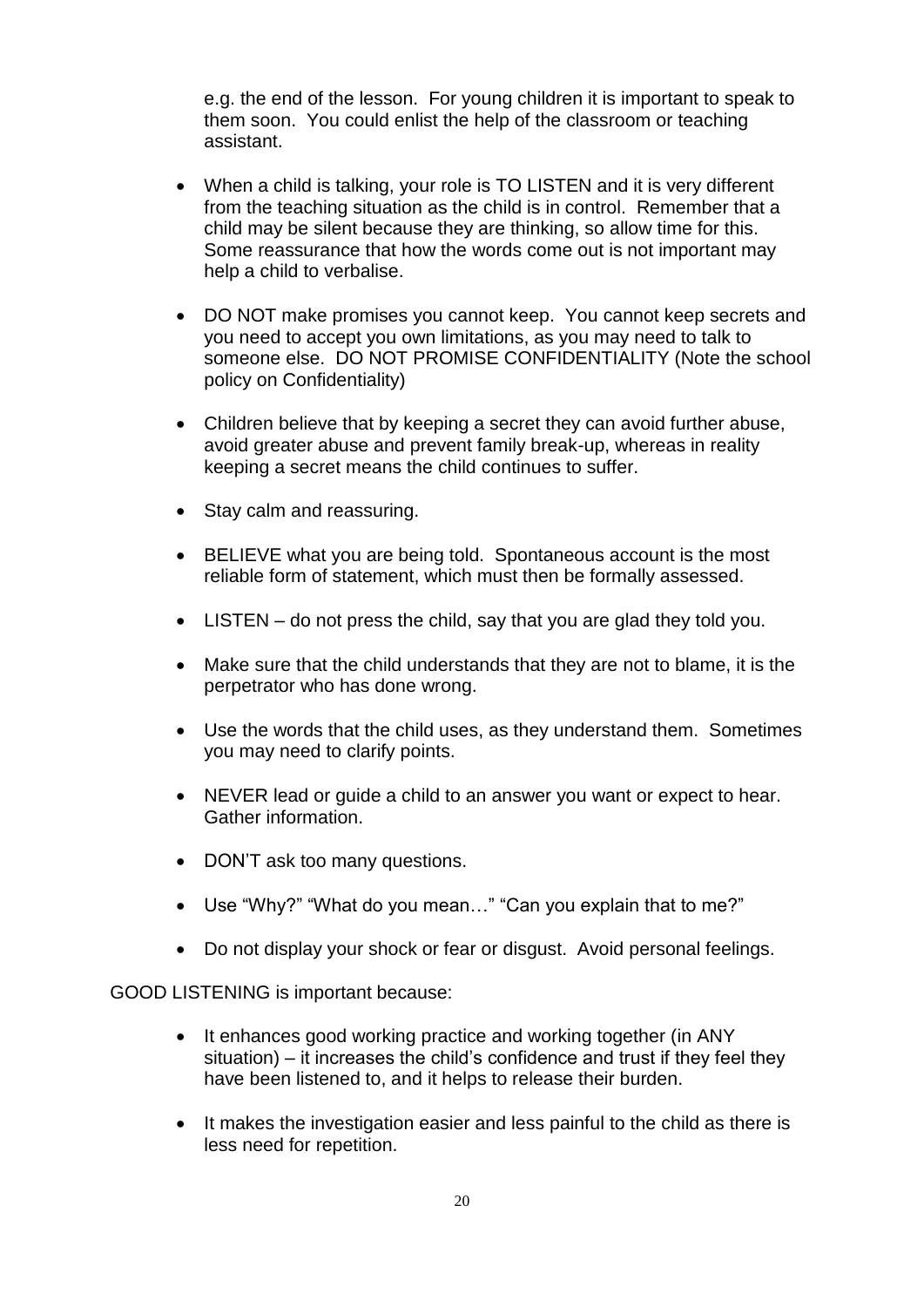#### **NOT ALL CHILDREN WILL BE CLEAR THAT THEY ARE READY TO TALK**

They may test the water first to judge your reaction to see if you are the right person , in the following ways:-

- Ambiguous statement. "Another boy I know…"
- Verbal hints "I don't like it when Daddy's in my bed…."
- Sexually explicit play.
- Non-behavioural disorders.
- Change in behaviour.
- Running away.
- Wanting to be asked questions.
- Attention seeking.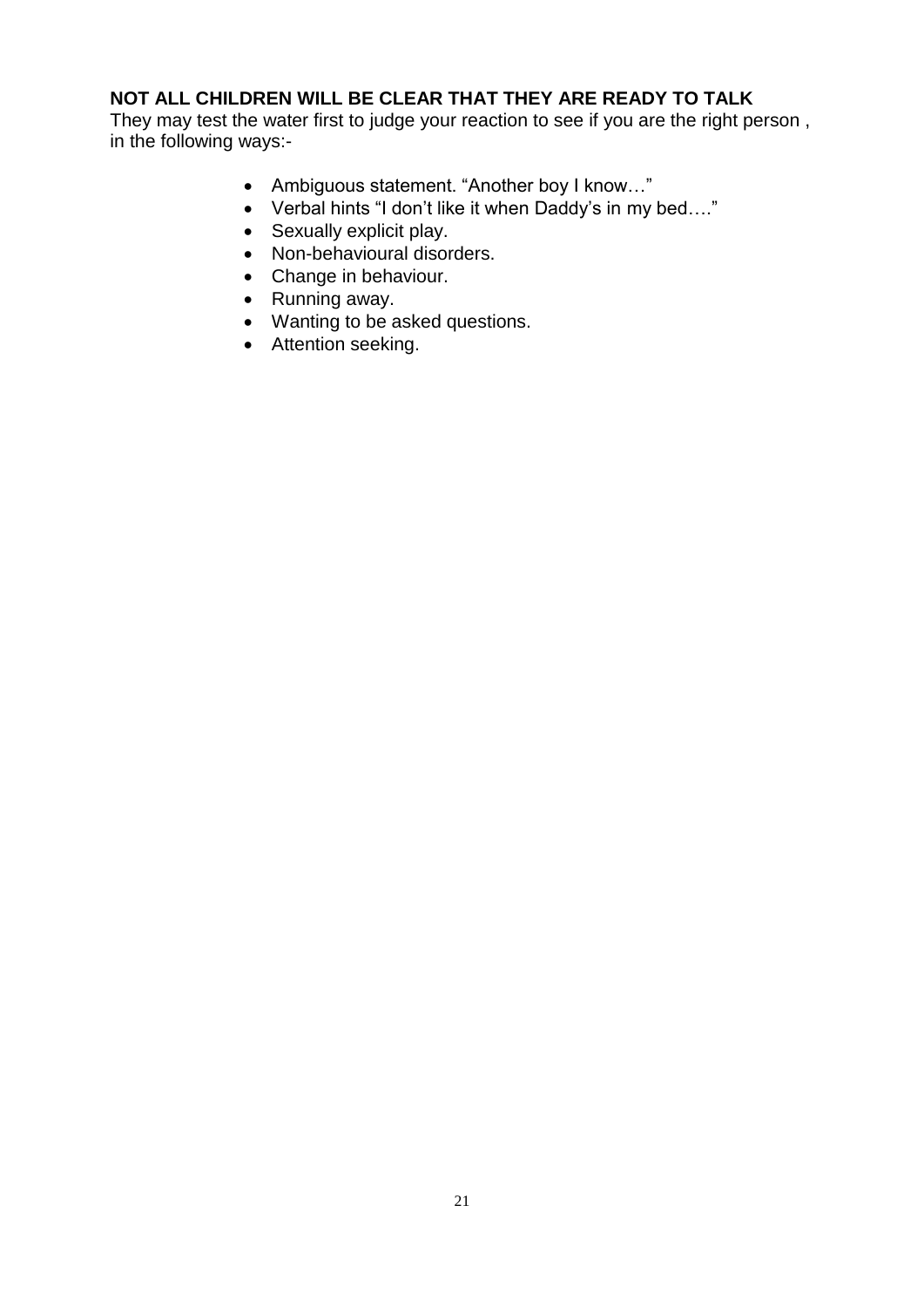# **APPENDIX C Signs of Child Abuse.**

- PHYSICAL ABUSE is where parents or carers or other significant adult deliberately inflict injuries on a child or, knowingly, do not prevent them. Punching, hitting, kicking, burning or biting are some examples of physical abuse. Physical abuse can cause injuries including bruising, burns, fractures, internal injuries and brain damage. In the most extreme cases, physical abuse can cause death.
- EMOTIONAL ABUSE is when parents or carers continuously fail to show a child love or affection, or when they threaten, degrade and taunt a child. This can result in a child becoming nervous and withdrawn, lacking in confidence and with no self–esteem.
- NEGLECT occurs when parents or carers fail to meet a child's essential needs, such as adequate food, clothing, warmth and medical care. Children left alone or without proper supervision who are too young to look after themselves, is another example of neglect.
- SEXUAL ABUSE takes place when an adult forces a child to take part in a sexual activity, using the child to satisfy his or her own sexual desires. Examples of sexual abuse include fondling, masturbation, or exposing children to pornographic videos, books, magazines or other material. Sexual abuse can have very damaging and long lasting effects.
- PEER ON PEER ABUSE can take various forms and includes serious bullying, relationship abuse, domestic violence, child sexual explotain, harmful sexual behaviour. All staff should be aware that safeguarding issues can manifest themselves via peer on peer abuse by bullying, cyber bullying, gender based violence, sexual assults and harrasemtn, phyiiscal abuse, sexting and up skirting.

# **APPENDIX D The Referral Process. (Taken from the GSCB, DSL Handbook)**

13.1 The DSL will usually make referrals. However it is the responsibility of the Head teacher and the DSL to ensure all staff know the procedure and have the confidence to use it.

The Stages of Referral:

Professional has concerns If a Professional has a concern about the well being of a child (or unborn baby), then that professional should:- ↓

Consultation with supervisor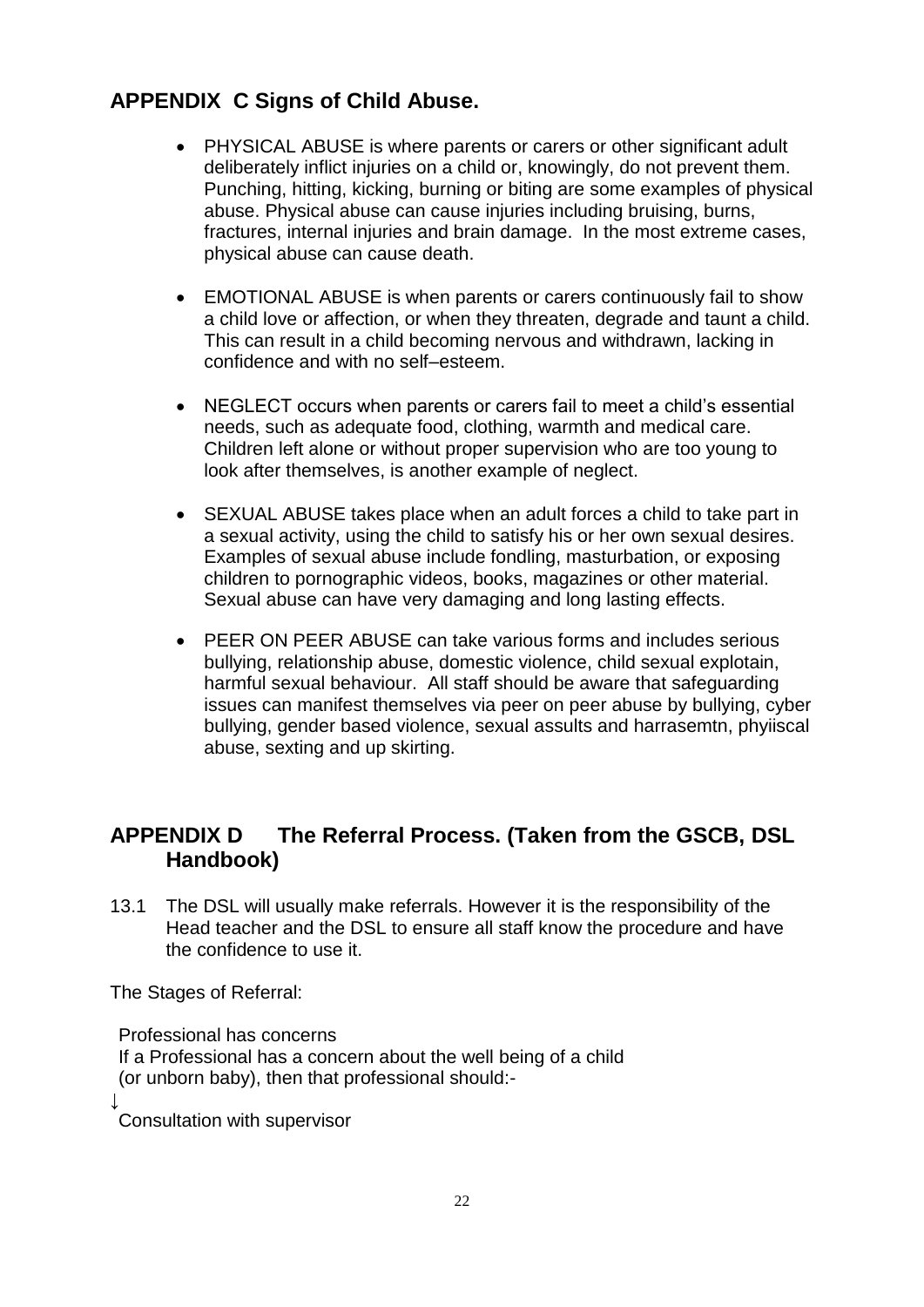share their concerns with their supervisor/line manager/designated teacher or named professional to help clarify the nature of their concerns

Completion of written record

↓

 $\downarrow$ 

↓

complete a written record of the nature and circumstances surrounding the concern including any previous concerns held. Use MyConcern to record this.

Contact social workers for advice in those cases where you have a concern but are unsure about how to proceed contact the Children's Help Desk Tel: 01452 426 565 and ask to speak to a social work practitioner

Contact the children's helpdesk In those cases where you are clear a social work assessment is required make a referral to the: Children's Help Desk Tel: 01452 426 565 within 24 hours (immediately if the concerns are about physical injury or sexual abuse). The CYPD social care section will then take responsibility for managing any subsequent enquiries. The referrer should confirm the details of the concern to CYPD, in writing, within 48 hours ↓

Resolving professional Difference (escalation policy) Remember to use the "resolution of professional difficulties (escalation) procedures if you are left feeling that the response from social care has not addressed your concerns for the child. Advice about procedural issues including using the resolving professional differences procedures can be obtained through the Safeguarding Children Service on 01452 58 3629 For out of hours social work advice please contact the Emergency Duty Team on 01452 614 194

When making a referral, the form at Appendix 1 should be used. Consent to share information should be sought from parents unless to do so would place the child or another person at risk of harm.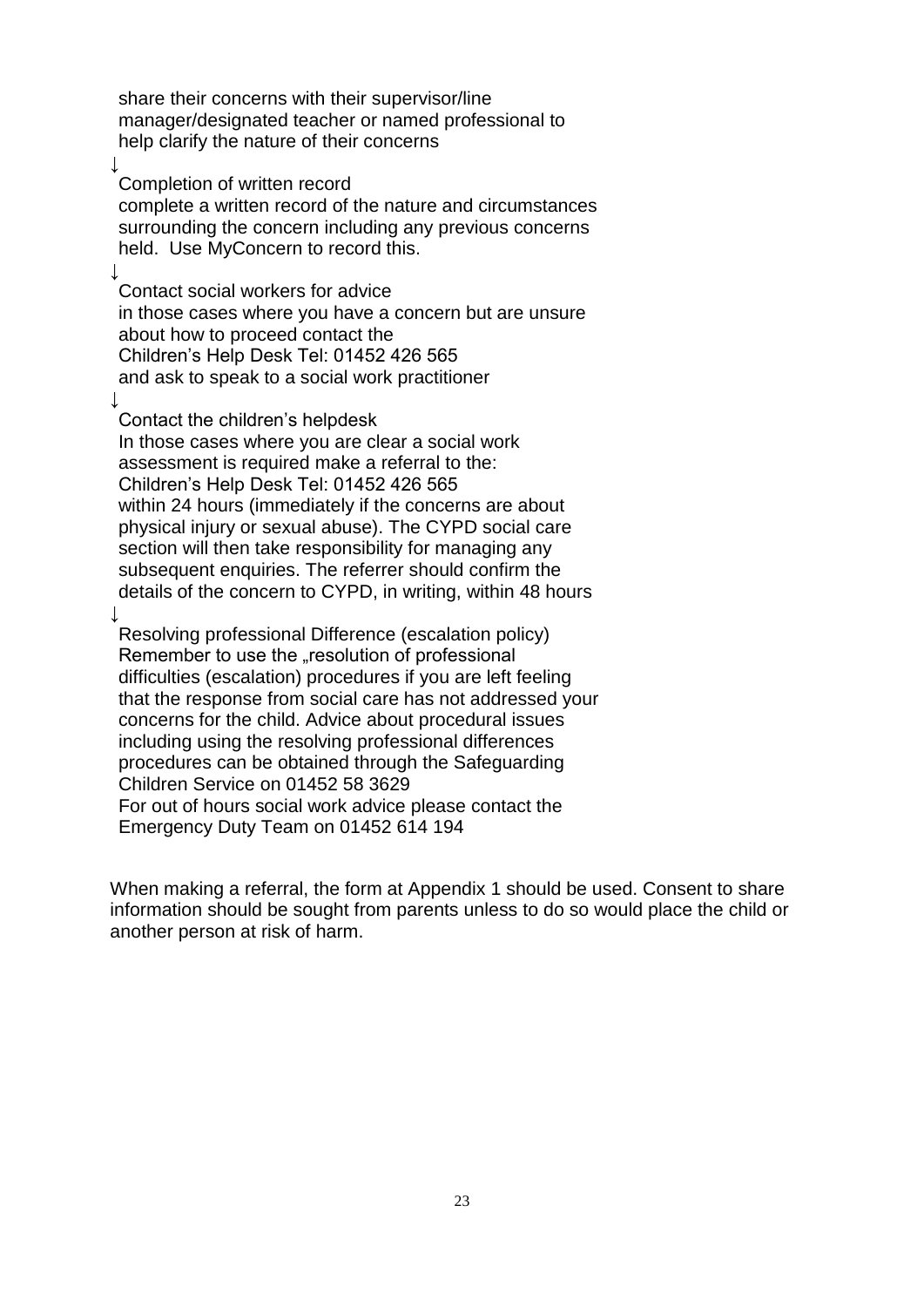Telephone numbers for concerns about the safety of a child.

# Social Care

| <b>Report concerns to Children and Families Helpdesk Customer Service</b><br><b>Operators on:</b> |              |  |  |
|---------------------------------------------------------------------------------------------------|--------------|--|--|
|                                                                                                   |              |  |  |
|                                                                                                   |              |  |  |
|                                                                                                   |              |  |  |
| 01452 427827                                                                                      |              |  |  |
| 01594 820489                                                                                      |              |  |  |
| 01594 820577                                                                                      |              |  |  |
| 01242 532447                                                                                      |              |  |  |
|                                                                                                   |              |  |  |
| 01242 532425                                                                                      |              |  |  |
| 01453 760534                                                                                      |              |  |  |
|                                                                                                   |              |  |  |
| 01453 760530                                                                                      |              |  |  |
| 01285 881029                                                                                      |              |  |  |
| 01452 427533                                                                                      |              |  |  |
|                                                                                                   |              |  |  |
|                                                                                                   | 01452 427850 |  |  |

| <b>Safeguarding Children Service</b>                         | 01452 583636 |
|--------------------------------------------------------------|--------------|
| <b>Safeguarding Children Development Officer (education)</b> | 01452 426994 |
| <b>Local Authority Designated Officer for Allegations</b>    | 01452426994  |

# Police

| <b>Police – Child Abuse Investigation Team</b> | 01242 261112 |
|------------------------------------------------|--------------|
| Gloucestershire Police                         | 0845 0901234 |

# Health Services

For general enquiries about health services, please contact:

| Gloucestershire Health                    | 01452 300222 |
|-------------------------------------------|--------------|
| Victoria Warehouse, Gloucester, GL1 2EL   |              |
| Gloucestershire Partnership NHS Trust     | 01452 891000 |
| Rikenel, Montpellier, Gloucester, GL1 1LY |              |
| Safeguarding Children, NHS                | 08454 221500 |
| Gloucestershire                           |              |
| Sanger House, 5220 Valiant Court,         |              |
| Gloucester Business Park,                 |              |
| Brockworth, Gloucester, GL3 3PX           |              |
| East Gloucestershire NHS Trust            | 01452 395050 |
| Ambulance Control & HQ                    |              |
| Horton Road, Gloucester, GL1 3PX          |              |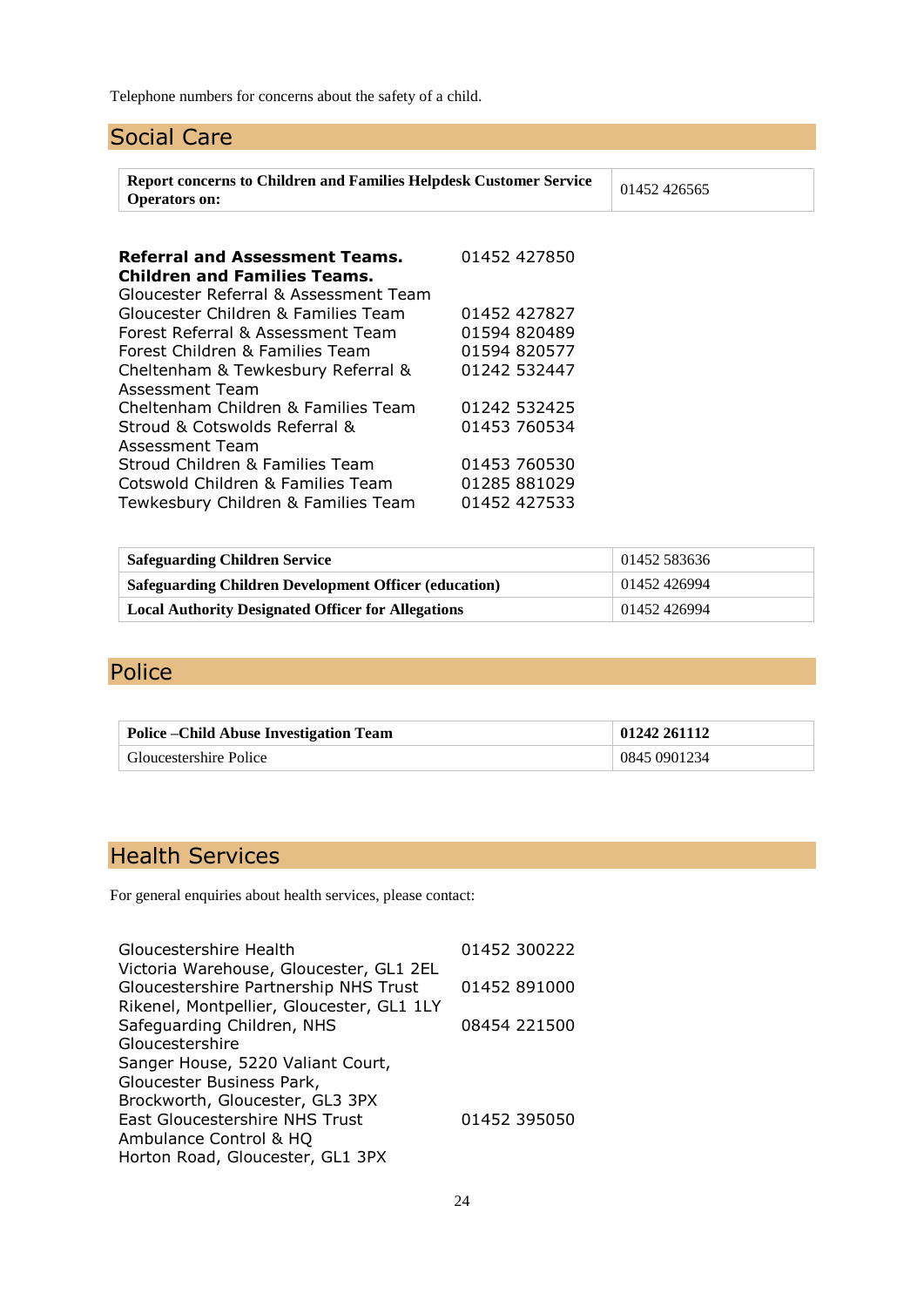# Housing Services

| <b>Cheltenham Borough Council</b><br>Municipal Offices, The Promenade, PO Box 12,<br>Cheltenham, GL50 10PP  | 01242 262626 |  |
|-------------------------------------------------------------------------------------------------------------|--------------|--|
| <b>Cotswold District Council (area offices)</b><br>01608 650881<br>Trinity Road, Cirencester, Glos, GL7 1PX |              |  |
| <b>Forest of Dean District Council</b><br>The Council Offices, High Street, Coleford, GL16 8HG              | 01594 810000 |  |

# Other useful telephone Numbers

| Citizens Advice Bureau (Cheltenham)                 | 01242 522491   |
|-----------------------------------------------------|----------------|
| <b>Citizens Advice Bureau</b> (Gloucester)          | 01452 527202   |
| <b>Cheltenham General Hospital</b><br>(switchboard) | 08454 224438   |
| <b>Gloucester Royal Hospital</b><br>(switchboard)   | 08454 228394   |
| <b>NSPCC Gloucester</b>                             | 0808 8005000   |
| <b>Rape Crisis</b>                                  | 01452 526770   |
| <b>Childline</b>                                    | 0800 1111      |
| <b>Samaritans</b>                                   | 08457 90 90 90 |
| <b>SHARE – Young Peoples Counselling Service</b>    | 01452 500300   |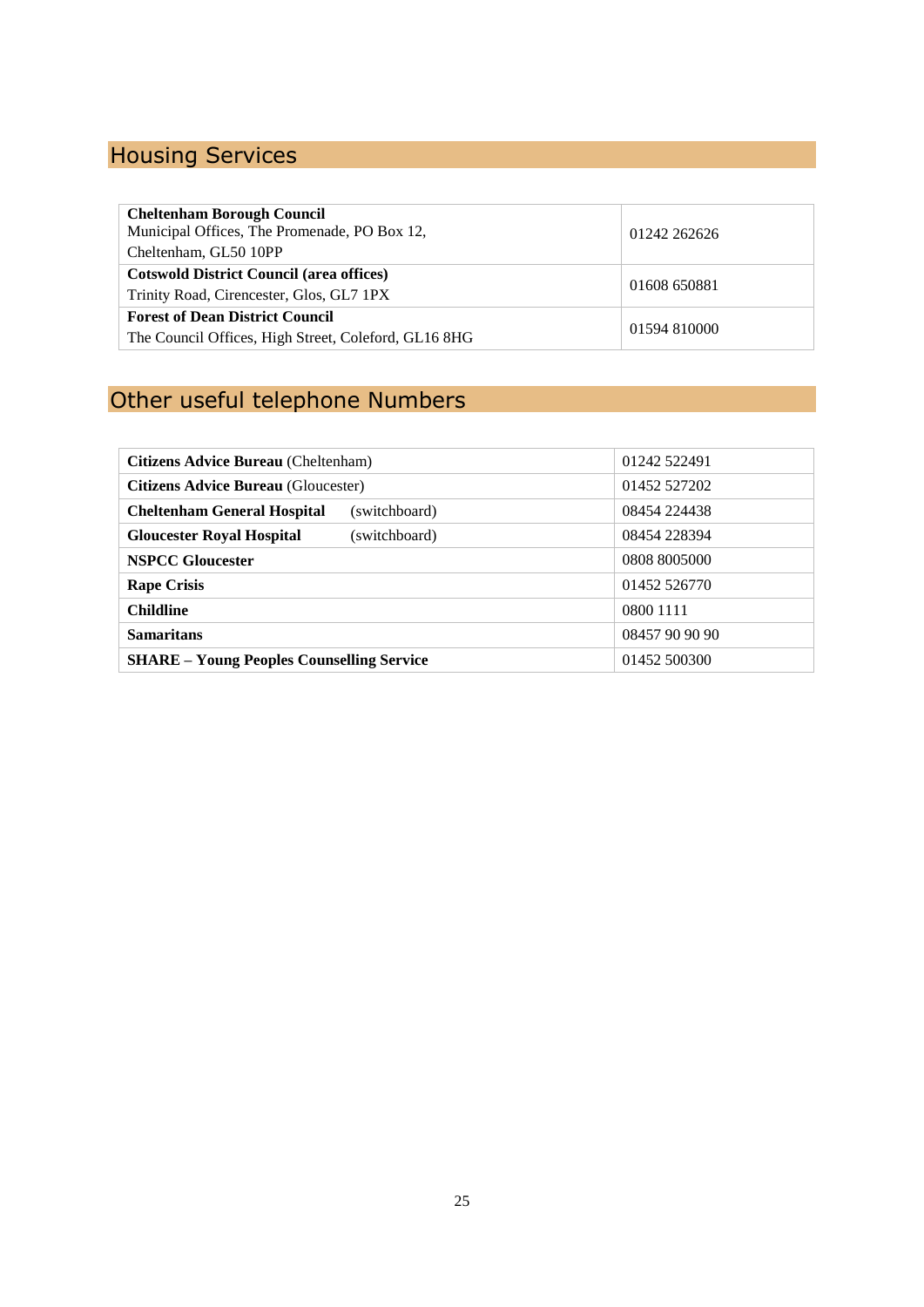#### APPENDIX 1 – REFERRAL FORM

*Complete the form and send to either,* [Childrenshelpdesk-gcsx@gloucestershire.gcsx.gov.uk](mailto:Childrenshelpdesk-gcsx@gloucestershire.gcsx.gov.uk) **or Children & Families Helpdesk, Block 4, 5th Floor, Shire Hall, GL1 2TP or Fax: 01452-427359**

#### **1. Confirmation of verbal contact for Children's Services**

Only complete this section when Children & Families Helpdesk/Children's Social Care have been contacted by telephone.

| Please indicate Children & Families Helpdesk or enter the<br>Name of the Children's Social Care Team you contacted: |  |       |  |
|---------------------------------------------------------------------------------------------------------------------|--|-------|--|
| Name of Customer Services Officer/Social Worker you spoke to:                                                       |  |       |  |
| Date of Verbal Request:                                                                                             |  | Time: |  |

#### **2. Child/Young Person Details**

| <b>Name</b> |          | Date of Birth (D.o.B) |                             | School/Nursery |          |
|-------------|----------|-----------------------|-----------------------------|----------------|----------|
|             |          |                       |                             |                |          |
| Ethnicity   | Language |                       | <b>Interpreter Required</b> |                | Religion |
|             |          |                       | Yes / No                    |                |          |

Disability/Special Needs:

#### **3. Child/Young Person Current Address**

| Address:  |               |  |
|-----------|---------------|--|
| Postcode: | Telephone No: |  |
|           |               |  |

#### **4. Family/Household composition (Parents/Carers/Siblings/Others)**

| Name | D.o.B | Relationship<br><b>To Child</b> | Ethnicity | Language | Household<br><b>Member</b> | Parental<br>Responsibility |
|------|-------|---------------------------------|-----------|----------|----------------------------|----------------------------|
|      |       |                                 |           |          | Yes / No                   | Yes/No/Don't<br>Know       |
|      |       |                                 |           |          | Yes / No                   | Yes/No/Don't<br>Know       |
|      |       |                                 |           |          | Yes / No                   | Yes/No/Don't<br>Know       |
|      |       |                                 |           |          | Yes / No                   | Yes/No/Don't<br>Know       |
|      |       |                                 |           |          | Yes / No                   | Yes/No/Don't<br>Know       |

**5. Awareness and Consent** (Read Section 5 of the guidance before completing this section)

| Parent/Carer is aware of the request:       | Yes / No / Don't Know |
|---------------------------------------------|-----------------------|
| Young Person is aware of the request:       | Yes / No / Don't Know |
| Parent/Carer has given consent for request: | Yes / No / Don't Know |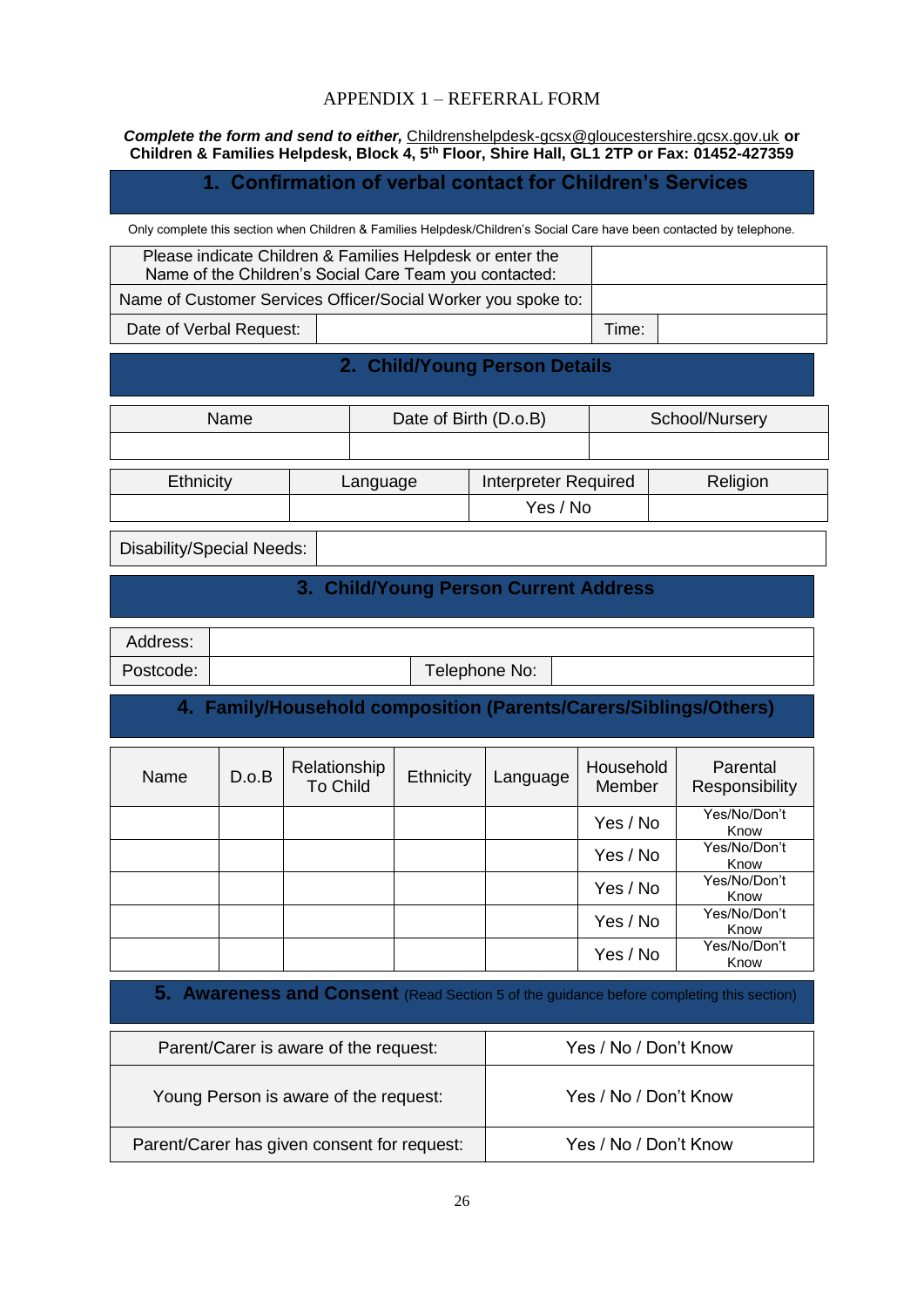| Young Person has given consent for request:                                                                                         | Yes / No / Don't Know |
|-------------------------------------------------------------------------------------------------------------------------------------|-----------------------|
| If 'No' to any of the statements above, please<br>state your reasons (i.e. Your decision made to<br>override the need for consent): |                       |

# **6. Other Agencies/Professionals and GP involved with the child/family**

| Name | Agency | Role | <b>Contact Details</b> |  |  |
|------|--------|------|------------------------|--|--|
|      |        |      |                        |  |  |
|      |        |      |                        |  |  |
|      |        |      |                        |  |  |
|      |        |      |                        |  |  |
|      |        |      |                        |  |  |
|      |        |      |                        |  |  |
|      |        |      |                        |  |  |
|      |        |      |                        |  |  |
|      |        |      |                        |  |  |
|      |        |      |                        |  |  |
|      |        |      |                        |  |  |

# **7. Your Agency/Professional involvement with child/family**

**Enter details below including length of involvement and previous requests/referrals made to other relevant agencies.**

| Details:        |                             |                   |         |                        |
|-----------------|-----------------------------|-------------------|---------|------------------------|
|                 | Is a Common                 |                   | Date:   |                        |
|                 | <b>Assessment Framework</b> | Yes/No/Don't Know | Status: | Open/Closed/Don't Know |
| (CAF) in place? |                             | Lead Prof/Agency: |         |                        |

#### **8. Reason for request**

**You must state the nature of the concern or perceived risk in as much detail as possible regarding:**

| The Child/<br>Children's needs:                                                                          |                                                                        |
|----------------------------------------------------------------------------------------------------------|------------------------------------------------------------------------|
| The Parents/Carers<br>and their parenting<br>capacity:                                                   |                                                                        |
| The wider family<br>and environment:                                                                     |                                                                        |
| Describe the<br>response requested<br>of Children's<br>Services and any<br>action you intend to<br>take. |                                                                        |
|                                                                                                          | 9. Requestor details (Where can you be contacted over the next 24hrs?) |

| Name of Requestor: | Agency/Role: |  |
|--------------------|--------------|--|
| Email Address:     | Telephone:   |  |